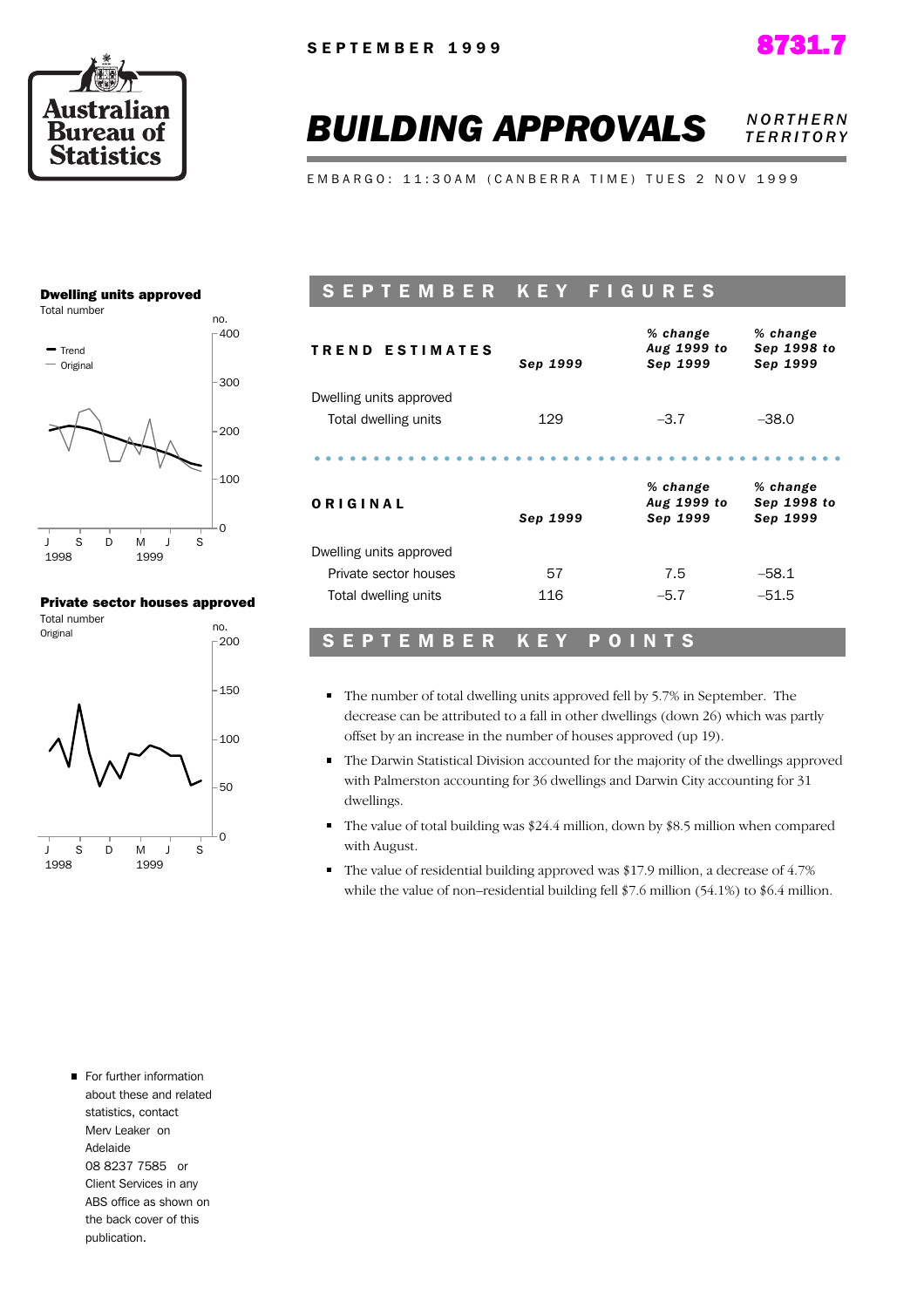## N O T E S

| FORTHCOMING ISSUES    | <b>ISSUE</b>                                                                                                                                                                                                                                                                                                                                                                                                                                                                                                                                                                                                                                                | RELEASE DATE    |  |  |  |
|-----------------------|-------------------------------------------------------------------------------------------------------------------------------------------------------------------------------------------------------------------------------------------------------------------------------------------------------------------------------------------------------------------------------------------------------------------------------------------------------------------------------------------------------------------------------------------------------------------------------------------------------------------------------------------------------------|-----------------|--|--|--|
|                       | October 1999                                                                                                                                                                                                                                                                                                                                                                                                                                                                                                                                                                                                                                                | 1 December 1999 |  |  |  |
|                       | November 1999                                                                                                                                                                                                                                                                                                                                                                                                                                                                                                                                                                                                                                               | 6 January 2000  |  |  |  |
|                       | December 1999                                                                                                                                                                                                                                                                                                                                                                                                                                                                                                                                                                                                                                               | 3 February 2000 |  |  |  |
|                       | January 2000                                                                                                                                                                                                                                                                                                                                                                                                                                                                                                                                                                                                                                                | 1 March 2000    |  |  |  |
|                       | February 2000                                                                                                                                                                                                                                                                                                                                                                                                                                                                                                                                                                                                                                               | 30 March 2000   |  |  |  |
|                       | March 2000                                                                                                                                                                                                                                                                                                                                                                                                                                                                                                                                                                                                                                                  | 5 May 2000      |  |  |  |
|                       |                                                                                                                                                                                                                                                                                                                                                                                                                                                                                                                                                                                                                                                             |                 |  |  |  |
| CHANGES IN THIS ISSUE | There are no changes in this issue.                                                                                                                                                                                                                                                                                                                                                                                                                                                                                                                                                                                                                         |                 |  |  |  |
|                       |                                                                                                                                                                                                                                                                                                                                                                                                                                                                                                                                                                                                                                                             |                 |  |  |  |
| DATA NOTES            | Geographic Coding - Dwelling approvals are geographically coded to the Census<br>Collection District (CD) level. CD level information for the period April 1999 to June<br>1999 will be released at the same time as this publication. Associated with this release<br>will be an update for the period July 1998 to March 1999 and a few revisions at the<br>Statistical Local Area level.                                                                                                                                                                                                                                                                 |                 |  |  |  |
|                       |                                                                                                                                                                                                                                                                                                                                                                                                                                                                                                                                                                                                                                                             |                 |  |  |  |
| REVISIONS THIS MONTH  | Revisions have been made as a result of a number of records not reported to the ABS at<br>the time of approval. These records have been inserted into their corresponding month<br>of approval as shown below;<br>December 1998 - 8 dwellings (\$1.0 million)<br>February 1999 - 19 dwellings (\$3.3 million)<br>April 1999 - 15 dwellings (\$1.2 million)<br>June 1999 - \$5.3 million of non-residential work<br>July 1999 - 9 dwellings (\$1.5 million) and alterations and additions to residential<br>buildings (\$0.3 million)<br>August 1999 - 3 dwellings (\$0.6 million) and alterations and additions to residential<br>buildings (\$0.4 million) |                 |  |  |  |

ROBYN ELLIOTT Regional Director, Northern Territory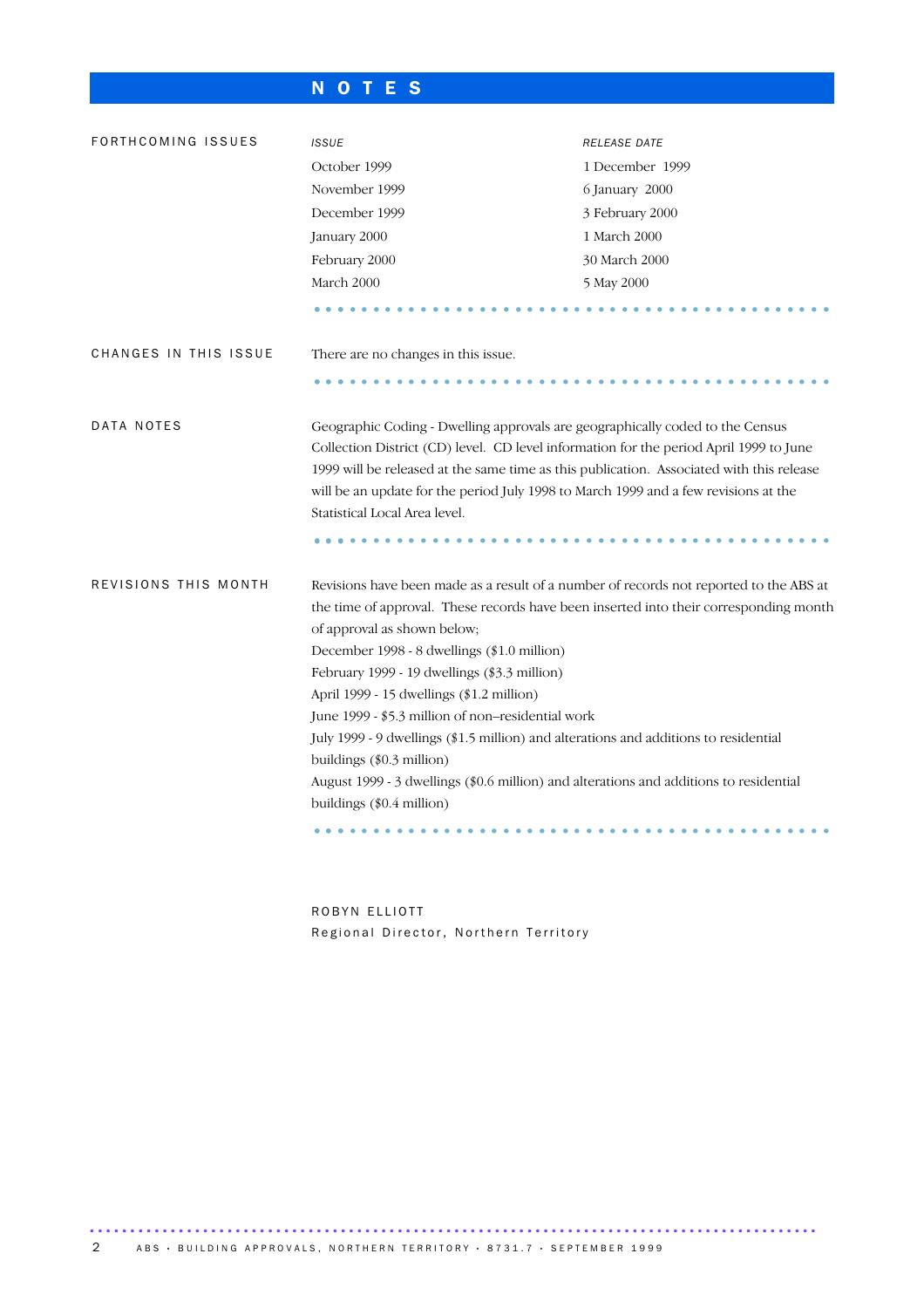

## <sup>1</sup> DWELLING UNITS APPROVED: Original and Trend ......................................................................

HOUSES................... OTHER DWELLINGS.... TOTAL DWELLING UNITS.................

|                      | Private<br>sector | Public<br>sector | Total   | Private<br>sector | Public<br>sector | Total | Private<br>sector | Public<br>sector | Total   | Trend estimate |
|----------------------|-------------------|------------------|---------|-------------------|------------------|-------|-------------------|------------------|---------|----------------|
| Period               | no.               | no.              | no.     | no.               | no.              | no.   | no.               | no.              | no.     | no.            |
|                      |                   |                  |         |                   |                  |       |                   |                  |         |                |
| 1996-1997            | 909               | 203              | 1 1 1 2 | 837               | 38               | 875   | 1746              | 241              | 1987    | n.a.           |
| 1997-1998            | 946               | 308              | 1 2 5 4 | 883               | 81               | 964   | 1829              | 389              | 2 2 1 8 | n.a.           |
| 1998-1999            | 1014              | 513              | 1527    | 644               | 47               | 691   | 1658              | 560              | 2 2 1 8 | n.a.           |
| 3 months to Sep 1998 | 307               | 190              | 497     | 93                | 16               | 109   | 400               | 206              | 606     | n.a.           |
| 3 months to Sep 1999 | 193               | 43               | 236     | 143               | $\mathbf 0$      | 143   | 336               | 43               | 379     | n.a.           |
| 1998                 |                   |                  |         |                   |                  |       |                   |                  |         |                |
| July                 | 100               | 74               | 174     | 35                | 0                | 35    | 135               | 74               | 209     | 207            |
| August               | 71                | 42               | 113     | 31                | 14               | 45    | 102               | 56               | 158     | 210            |
| September            | 136               | 74               | 210     | 27                | $\overline{2}$   | 29    | 163               | 76               | 239     | 208            |
| October              | 85                | 76               | 161     | 82                | $\overline{2}$   | 84    | 167               | 78               | 245     | 203            |
| November             | 51                | 41               | 92      | 125               | 4                | 129   | 176               | 45               | 221     | 196            |
| December             | 77                | 23               | 100     | 37                | 2                | 39    | 114               | 25               | 139     | 190            |
| 1999                 |                   |                  |         |                   |                  |       |                   |                  |         |                |
| January              | 60                | 27               | 87      | 50                | $\overline{2}$   | 52    | 110               | 29               | 139     | 182            |
| February             | 85                | 39               | 124     | 51                | 12               | 63    | 136               | 51               | 187     | 175            |
| March                | 83                | 33               | 116     | 27                | 9                | 36    | 110               | 42               | 152     | 170            |
| April                | 93                | 44               | 137     | 88                | $\mathbf 0$      | 88    | 181               | 44               | 225     | 166            |
| May                  | 90                | 18               | 108     | 16                | $\mathbf 0$      | 16    | 106               | 18               | 124     | 159            |
| June                 | 83                | 22               | 105     | 75                | $\mathbf 0$      | 75    | 158               | 22               | 180     | 151            |
| July                 | 83                | 20               | 103     | 37                | $\mathbf 0$      | 37    | 120               | 20               | 140     | 142            |
| August               | 53                | $\overline{4}$   | 57      | 66                | $\mathbf 0$      | 66    | 119               | $\overline{4}$   | 123     | 134            |
| September            | 57                | 19               | 76      | 40                | $\mathbf 0$      | 40    | 97                | 19               | 116     | 129            |
|                      |                   |                  |         |                   |                  |       |                   |                  |         |                |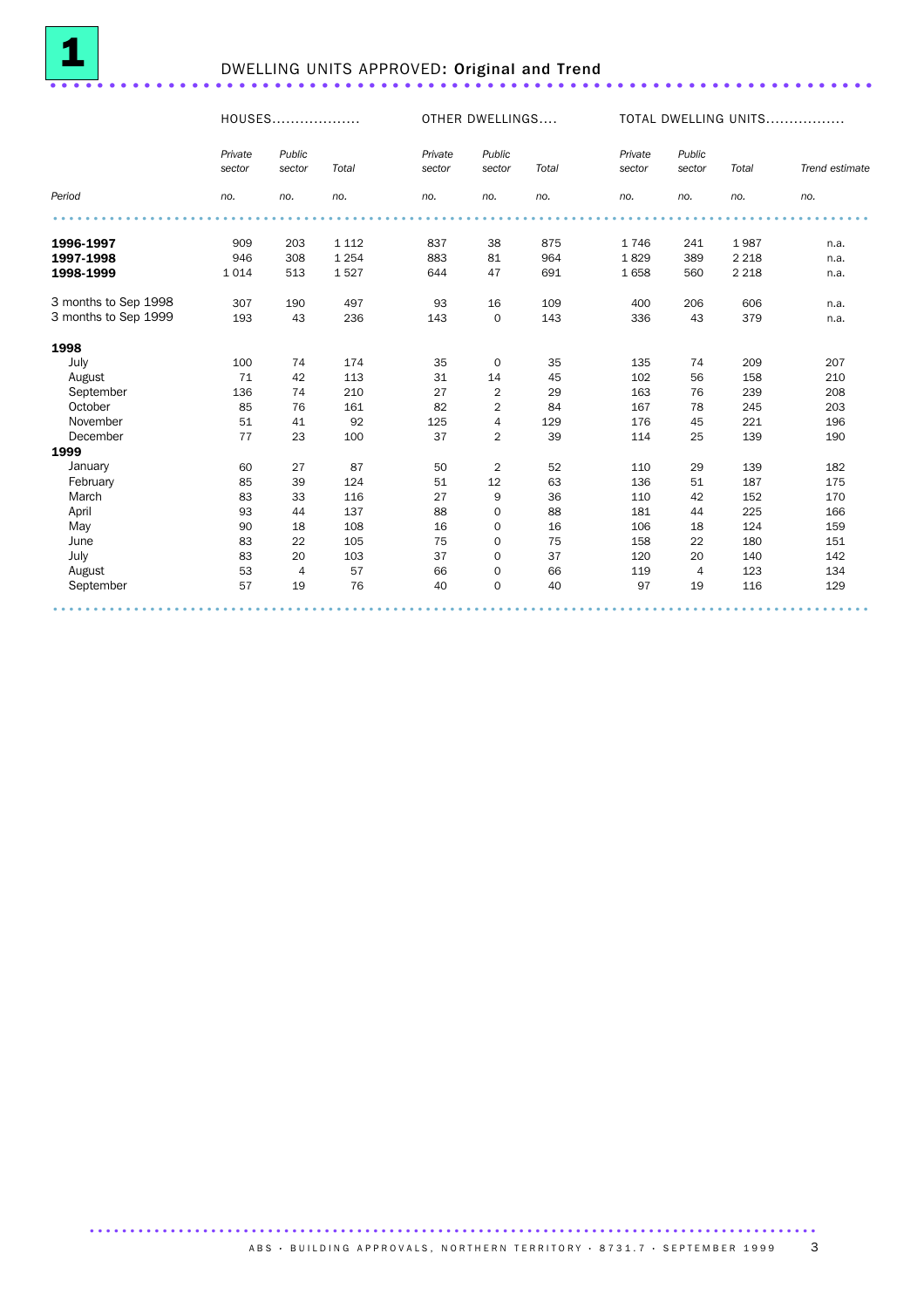

## <sup>2</sup> VALUE OF BUILDING APPROVED: Original ......................................................................

|                      |         |                     | Alterations &           |             |             |              |
|----------------------|---------|---------------------|-------------------------|-------------|-------------|--------------|
|                      |         | New other           | additions to            | Total       | Non-        |              |
|                      | New     | residential         | residential             | residential | residential | <b>Total</b> |
| Period               | houses  | building            | buildings(a)            | building    | building    | building     |
|                      |         |                     |                         |             |             |              |
|                      |         |                     | PRIVATE SECTOR (\$'000) |             |             |              |
| 1996-1997            | 108 382 | 70 015              | 20 162                  | 198 558     | 153 401     | 351 959      |
| 1997-1998            | 120 218 | 101 354             | 19 630                  | 241 202     | 102 259     | 343 462      |
| 1998-1999            | 132 521 | 69 281              | 23 004                  | 224 806     | 94 0 20     | 318 826      |
| 3 months to Sep 1998 | 41 781  | 8475                | 6382                    | 56 638      | 22 189      | 78 827       |
| 3 months to Sep 1999 | 27 049  | 16 254              | 6643                    | 49 946      | 13 2 7 9    | 63 225       |
| 1998                 |         |                     |                         |             |             |              |
| July                 | 13 909  | 3 4 8 5             | 1925                    | 19 319      | 6803        | 26 122       |
| August               | 9 2 3 0 | 2883                | 2 3 6 3                 | 14 4 7 5    | 7 3 7 4     | 21850        |
| September            | 18 643  | 2 107               | 2095                    | 22 844      | 8 0 1 2     | 30 856       |
| October              | 10 351  | 8 4 5 9             | 1997                    | 20 807      | 5883        | 26 690       |
| November             |         |                     |                         |             |             |              |
|                      | 6591    | 16 146              | 2 1 8 6                 | 24 9 23     | 17 408      | 42 331       |
| December             | 8918    | 3 4 1 0             | 1525                    | 13853       | 6 2 4 2     | 20 094       |
| 1999                 |         |                     |                         |             |             |              |
| January              | 7566    | 4517                | 1 4 5 0                 | 13 532      | 5 3 5 0     | 18882        |
| February             | 11 147  | 4 3 1 7             | 1684                    | 17 148      | 6 187       | 23 335       |
| March                | 10 743  | 1995                | 1867                    | 14 604      | 13 111      | 27 715       |
| April                | 11934   | 11 755              | 2 2 0 3                 | 25 892      | 8647        | 34 540       |
| May                  | 12 088  | 2 2 1 6             | 1 2 1 3                 | 15 516      | 2 7 6 7     | 18 283       |
| June                 | 11 402  | 7993                | 2 4 9 6                 | 21892       | 6 2 3 8     | 28 130       |
| July                 | 11071   | 4 0 0 6             | 2 4 2 1                 | 17 498      | 4 4 3 0     | 21928        |
| August               | 7 2 2 2 | 7968                | 2 3 4 5                 | 17 535      | 5 1 6 0     | 22 695       |
| September            | 8756    | 4 2 8 0             | 1878                    | 14 914      | 3689        | 18 603       |
|                      |         |                     |                         |             |             |              |
|                      |         |                     | PUBLIC SECTOR (\$'000)  |             |             |              |
| 1996-1997            | 29 083  | 2 3 3 7             | 3 1 8 0                 | 34 600      | 87 848      | 122 448      |
| 1997-1998            | 43 637  | 8 2 2 4             | 8 1 3 7                 | 59 999      | 145 294     | 205 292      |
| 1998-1999            | 75 832  | 4 6 2 4             | 7 5 6 9                 | 88 0 24     | 93 119      | 181 143      |
| 3 months to Sep 1998 | 29 262  | 1438                | 2543                    | 33 244      | 43 903      | 77 147       |
| 3 months to Sep 1999 | 6708    | $\mathbf 0$         | 2 2 6 1                 | 8969        | 12 376      | 21 345       |
| 1998                 |         |                     |                         |             |             |              |
| July                 | 11 443  | 0                   | 538                     | 11 981      | 32 904      | 44 886       |
| August               | 6767    | 1 1 6 0             | 459                     | 8 3 8 6     | 6 4 0 5     | 14 791       |
| September            | 11 052  | 278                 | 1546                    | 12876       | 4 5 9 4     | 17470        |
| October              | 11 633  | 239                 | 519                     | 12 3 9 1    | 6 2 6 8     | 18 659       |
| November             |         |                     |                         |             |             |              |
|                      | 4984    | 351                 | 370                     | 5 7 0 5     | 10 012      | 15 7 17      |
| December             | 3 2 9 4 | 150                 | 1072                    | 4516        | 9 1 8 1     | 13 697       |
| 1999                 |         |                     |                         |             |             |              |
| January              | 3767    | 295                 | 165                     | 4 2 2 7     | 1852        | 6079         |
| February             | 5678    | 1 100               | 882                     | 7 6 6 0     | 11 287      | 18 947       |
| March                | 5 2 9 1 | 1051                | 999                     | 7 3 4 1     | 2 2 7 6     | 9617         |
| April                | 5979    | $\mathbf 0$         | 727                     | 6 70 6      | 573         | 7 2 7 9      |
| May                  | 2582    | $\mathsf{O}\xspace$ | 107                     | 2689        | 1 4 6 4     | 4 1 5 3      |
| June                 | 3 3 6 1 | $\mathsf{O}\xspace$ | 186                     | 3546        | 6 3 0 3     | 9849         |
| July                 | 2982    | $\mathsf{O}\xspace$ | 1731                    | 4 7 1 3     | 740         | 5453         |
| August               | 781     | $\mathsf{O}\xspace$ | 480                     | 1 2 6 1     | 8883        | 10 144       |
| September            | 2945    | $\mathbf 0$         | 50                      | 2995        | 2 7 5 3     | 5749         |
|                      |         |                     |                         |             |             |              |

(a) Refer to Explanatory Notes paragraph 12.

A B S · BUILDING APPROVALS, NORTHERN TERRITORY · 8731.7 · SEPTEMBER 1999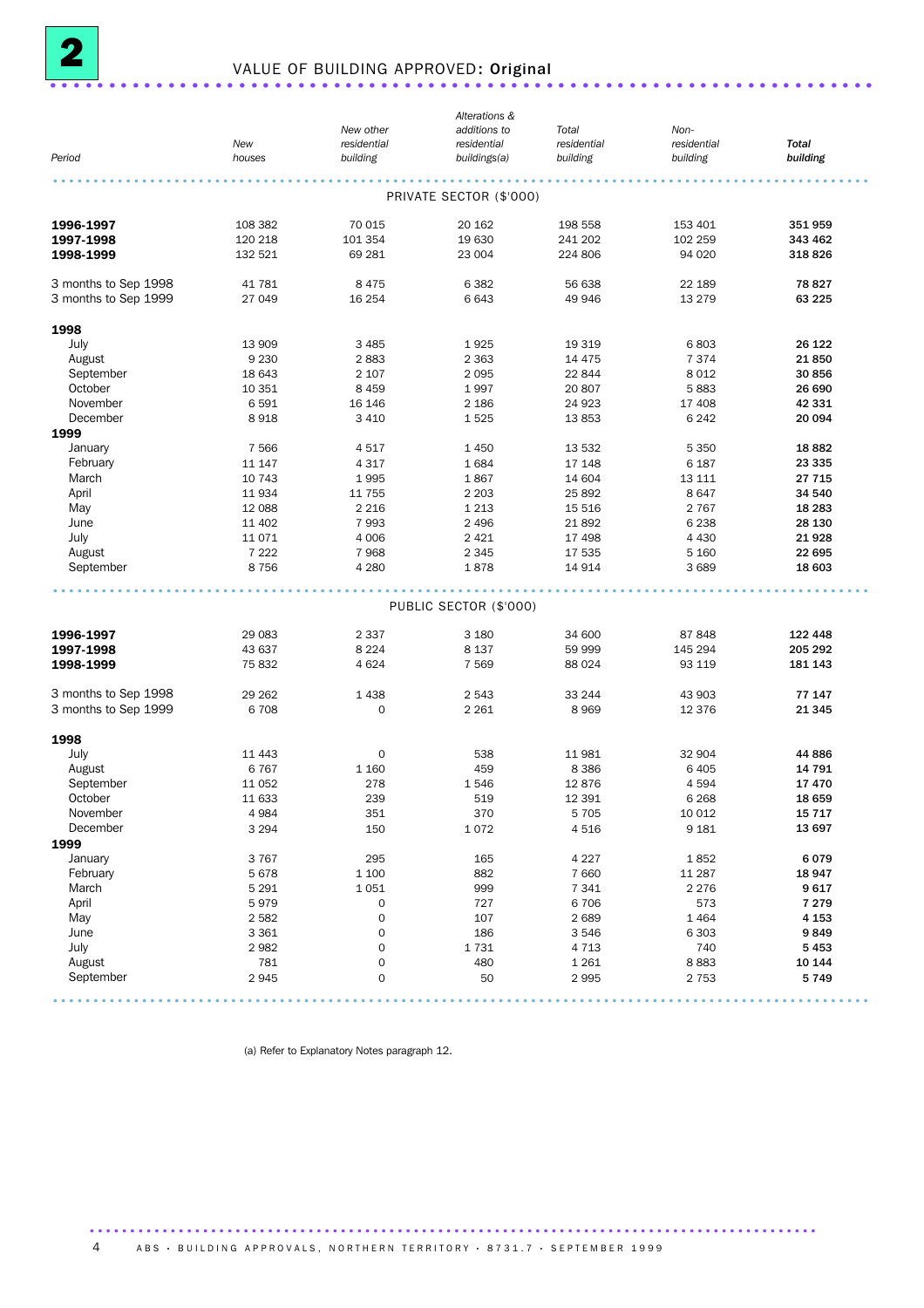

## 2 VALUE OF BUILDING APPROVED: Original *continued* ......................................................................

|                      |         |             | Alterations &  |             |             |              |
|----------------------|---------|-------------|----------------|-------------|-------------|--------------|
|                      |         | New other   | additions to   | Total       | Non-        |              |
|                      | New     | residential | residential    | residential | residential | <b>Total</b> |
| Period               | houses  | building    | buildings(a)   | building    | building    | building     |
|                      |         |             |                |             |             |              |
|                      |         |             | TOTAL (\$'000) |             |             |              |
| 1996-1997            | 137 465 | 72 352      | 23 341         | 233 159     | 241 249     | 474 407      |
| 1997-1998            | 163 855 | 109 578     | 27 768         | 301 201     | 247 553     | 548 754      |
| 1998-1999            | 208 353 | 73 905      | 30 572         | 312 831     | 187 138     | 499 969      |
| 3 months to Sep 1998 | 71 044  | 9913        | 8926           | 89882       | 66 092      | 155 974      |
| 3 months to Sep 1999 | 33 757  | 16 254      | 8 9 0 4        | 58 915      | 25 655      | 84 570       |
| 1998                 |         |             |                |             |             |              |
| July                 | 25 35 2 | 3 4 8 5     | 2 4 6 4        | 31 300      | 39 70 7     | 71 007       |
| August               | 15 997  | 4 0 4 3     | 2822           | 22 862      | 13 7 7 9    | 36 641       |
| September            | 29 695  | 2 3 8 5     | 3 6 4 0        | 35 720      | 12 606      | 48 326       |
| October              | 21984   | 8698        | 2 5 1 6        | 33 198      | 12 15 1     | 45 349       |
| November             | 11 575  | 16 497      | 2 5 5 6        | 30 628      | 27 419      | 58 048       |
| December             | 12 2 12 | 3 5 6 0     | 2 5 9 8        | 18 3 69     | 15 4 22     | 33 791       |
| 1999                 |         |             |                |             |             |              |
| January              | 11 3 33 | 4812        | 1615           | 17 759      | 7 201       | 24 961       |
| February             | 16825   | 5 4 1 7     | 2 5 6 6        | 24 808      | 17 473      | 42 281       |
| March                | 16 033  | 3 0 4 6     | 2865           | 21 945      | 15 3 86     | 37 331       |
| April                | 17914   | 11 755      | 2930           | 32 598      | 9 2 2 1     | 41819        |
| May                  | 14 670  | 2 2 1 6     | 1 3 1 9        | 18 20 5     | 4 2 3 1     | 22 4 36      |
| June                 | 14 763  | 7993        | 2 6 8 2        | 25 4 38     | 12 541      | 37979        |
| July                 | 14 0 52 | 4 0 0 6     | 4 1 5 2        | 22 210      | 5 1 7 0     | 27 380       |
| August               | 8 0 0 3 | 7968        | 2825           | 18 796      | 14 043      | 32 838       |
| September            | 11 702  | 4 2 8 0     | 1928           | 17 910      | 6 4 4 2     | 24 352       |

(a) Refer to Explanatory Notes paragraph 12.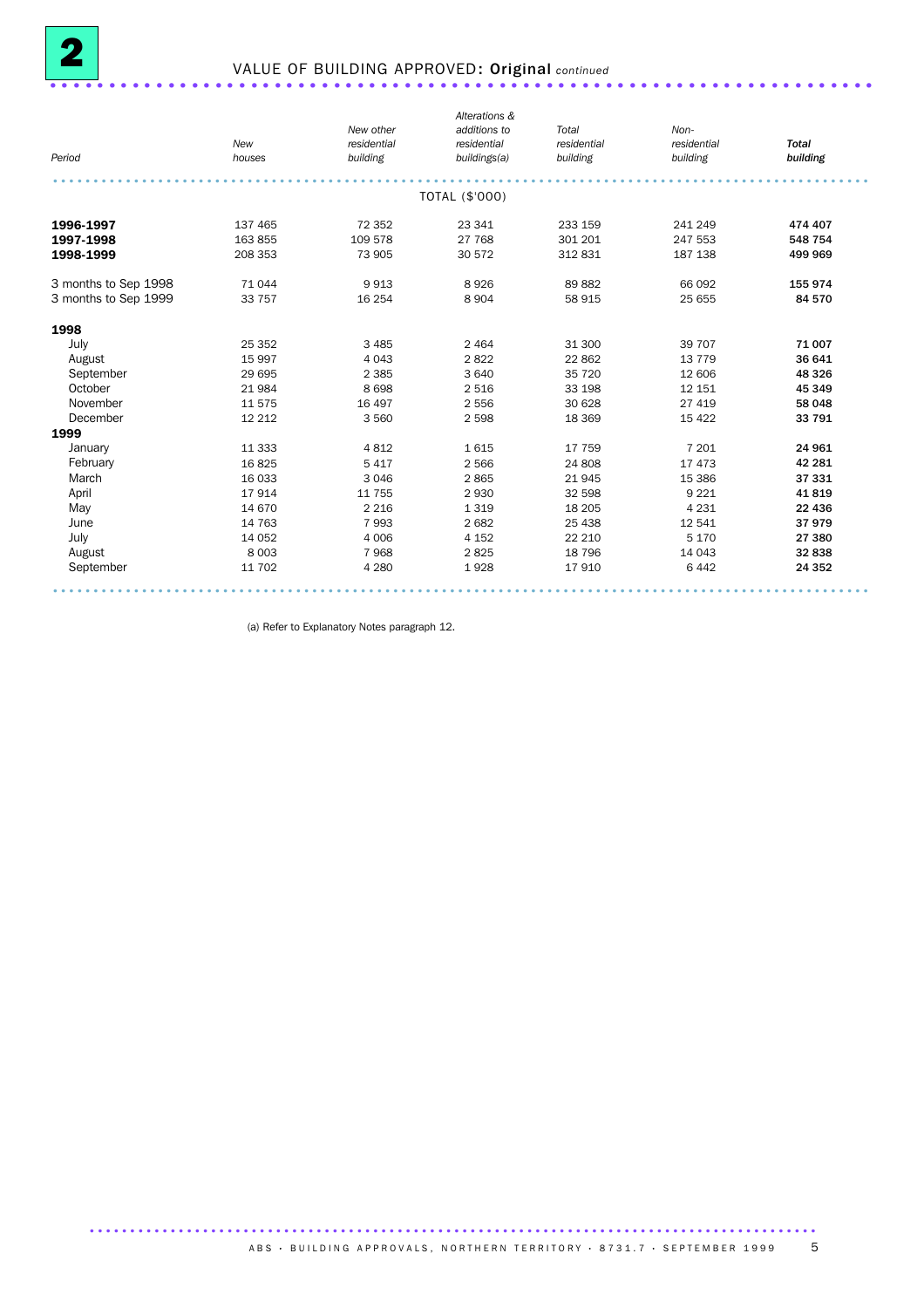

#### NEW OTHER RESIDENTIAL BUILDING ...................................................................

|           | New<br>houses | townhouses, etc. of | Semi-detached row or terrace houses, |                | Flats, units or apartments in a building of |                     | Total                      | <b>Total new</b><br>residential<br>building |          |          |
|-----------|---------------|---------------------|--------------------------------------|----------------|---------------------------------------------|---------------------|----------------------------|---------------------------------------------|----------|----------|
| Period    |               | One storey          | Two or<br>more<br>storeys            | Total          | One or two<br>storeys                       | Three<br>storeys    | Four or<br>more<br>storeys | Total                                       |          |          |
|           |               |                     |                                      |                |                                             |                     |                            |                                             |          |          |
|           |               |                     |                                      |                | DWELLING UNITS (Number)                     |                     |                            |                                             |          |          |
| 1996-1997 | 1 1 0 5       | 136                 | 81                                   | 217            | 236                                         | 27                  | 362                        | 625                                         | 842      | 1947     |
| 1997-1998 | 1 2 4 8       | 241                 | 155                                  | 396            | 170                                         | 55                  | 335                        | 560                                         | 956      | 2 2 0 4  |
| 1998-1999 | 1518          | 120                 | 36                                   | 156            | 154                                         | 53                  | 319                        | 526                                         | 682      | 2 2 0 0  |
| 1998      |               |                     |                                      |                |                                             |                     |                            |                                             |          |          |
| July      | 173           | 12                  | $\mathbf 0$                          | 12             | 0                                           | $\mathbf 0$         | 22                         | 22                                          | 34       | 207      |
| August    | 111           | 13                  | $\mathbf 0$                          | 13             | 21                                          | 0                   | 11                         | 32                                          | 45       | 156      |
| September | 210           | $\overline{4}$      | $\overline{4}$                       | 8              | 21                                          | $\mathbf 0$         | $\mathbf 0$                | 21                                          | 29       | 239      |
| October   | 161           | 8                   | 5                                    | 13             | 28                                          | $\mathbf 0$         | 41                         | 69                                          | 82       | 243      |
| November  | 92            | 15                  | $\overline{2}$                       | 17             | 28                                          | $\mathbf 0$         | 82                         | 110                                         | 127      | 219      |
| December  | 98            | 8                   | 4                                    | 12             | 3                                           | 23                  | $\mathbf 0$                | 26                                          | 38       | 136      |
| 1999      |               |                     |                                      |                |                                             |                     |                            |                                             |          |          |
| January   | 86            | 19                  | $\mathbf 0$                          | 19             | 2                                           | 0                   | 31                         | 33                                          | 52       | 138      |
| February  | 124           | 14                  | $\overline{2}$                       | 16             | $\overline{4}$                              | 12                  | 29                         | 45                                          | 61       | 185      |
| March     | 116           | $\mathbf 0$         | $\overline{2}$                       | 2              | 9                                           | $\boldsymbol{9}$    | 15                         | 33                                          | 35       | 151      |
| April     | 134           | 21                  | 13                                   | 34             | 18                                          | 0                   | 36                         | 54                                          | 88       | 222      |
| May       | 108           | $\overline{2}$      | $\overline{4}$                       | 6              | 10                                          | $\mathbf 0$         | $\mathbf 0$                | 10                                          | 16       | 124      |
| June      | 105           | $\overline{4}$      | $\mathbf 0$                          | $\overline{4}$ | 10                                          | 9                   | 52                         | 71                                          | 75       | 180      |
| July      | 102           | 6                   | 8                                    | 14             | $\overline{4}$                              | 9                   | 10                         | 23                                          | 37       | 139      |
| August    | 55            | 8                   | $\mathbf 0$                          | 8              | 17                                          | 24                  | 17                         | 58                                          | 66       | 121      |
| September | 76            | 23                  | $\Omega$                             | 23             | $\overline{4}$                              | $\Omega$            | 13                         | 17                                          | 40       | 116      |
|           |               |                     |                                      |                | VALUE (\$'000)                              |                     |                            |                                             |          |          |
|           |               |                     |                                      |                |                                             |                     |                            |                                             |          |          |
| 1996-1997 | 137 465       | 10 671              | 7 7 8 5                              | 18 457         | 16 4 54                                     | 2 0 0 0             | 35 442                     | 53 896                                      | 72 352   | 209817   |
| 1997-1998 | 163 855       | 17 701              | 17 260                               | 34 960         | 14 903                                      | 4945                | 54 7 7 0                   | 74 618                                      | 109 578  | 273 433  |
| 1998-1999 | 208 353       | 9 7 5 0             | 5 6 6 0                              | 15 4 10        | 11 665                                      | 5010                | 41 820                     | 58 495                                      | 73 905   | 282 258  |
| 1998      |               |                     |                                      |                |                                             |                     |                            |                                             |          |          |
| July      | 25 352        | 910                 | $\mathbf 0$                          | 910            | $\mathbf 0$                                 | $\mathbf 0$         | 2575                       | 2575                                        | 3 4 8 5  | 28 837   |
| August    | 15 997        | 972                 | 0                                    | 972            | 1781                                        | $\mathbf 0$         | 1 2 9 0                    | 3 0 7 1                                     | 4 0 4 3  | 20 040   |
| September | 29 695        | 455                 | 680                                  | 1 1 3 5        | 1 2 5 0                                     | $\mathbf 0$         | 0                          | 1 2 5 0                                     | 2 3 8 5  | 32 080   |
| October   | 21 984        | 741                 | 600                                  | 1341           | 1962                                        | 0                   | 5 3 9 5                    | 7 3 5 7                                     | 8698     | 30 682   |
| November  | 11 575        | 1 1 1 6             | 148                                  | 1 2 6 4        | 1 3 0 3                                     | 0                   | 13 930                     | 15 2 33                                     | 16 497   | 28 0 72  |
| December  | 12 212        | 577                 | 420                                  | 997            | 293                                         | 2 2 7 0             | 0                          | 2 5 6 3                                     | 3 5 6 0  | 15 7 7 1 |
| 1999      |               |                     |                                      |                |                                             |                     |                            |                                             |          |          |
| January   | 11 3 3 3      | 1347                | $\mathsf O$                          | 1347           | 175                                         | $\mathsf{O}\xspace$ | 3 2 9 0                    | 3 4 6 5                                     | 4812     | 16 144   |
| February  | 16825         | 1 2 9 1             | 373                                  | 1664           | 398                                         | 1 2 9 0             | 2 0 6 5                    | 3 7 5 3                                     | 5 4 1 7  | 22 243   |
| March     | 16 033        | $\mathsf{O}\xspace$ | 250                                  | 250            | 981                                         | 750                 | 1 0 6 5                    | 2 7 9 6                                     | 3 0 4 6  | 19 080   |
| April     | 17914         | 1721                | 2 3 2 9                              | 4 0 5 0        | 1525                                        | $\mathsf{O}\xspace$ | 6 1 8 0                    | 7 7 0 5                                     | 11 7 5 5 | 29 669   |
| May       | 14 670        | 226                 | 860                                  | 1086           | 1 1 3 0                                     | $\mathsf{O}\xspace$ | $\mathsf{O}\xspace$        | 1 1 3 0                                     | 2 2 1 6  | 16886    |
| June      | 14 763        | 396                 | $\mathsf{O}\xspace$                  | 396            | 867                                         | 700                 | 6 0 3 0                    | 7 5 9 7                                     | 7993     | 22 756   |
| July      | 14 0 52       | 362                 | 1 2 7 2                              | 1634           | 200                                         | 1272                | 900                        | 2 3 7 2                                     | 4 0 0 6  | 18 0 59  |
| August    | 8 0 0 3       | 692                 | $\mathsf{O}\xspace$                  | 692            | 3 1 7 6                                     | 2 0 0 0             | 2 100                      | 7 2 7 6                                     | 7968     | 15971    |
| September | 11 702        | 1802                | $\mathsf{O}\xspace$                  | 1802           | 478                                         | 0                   | 2 0 0 0                    | 2 4 7 8                                     | 4 2 8 0  | 15 982   |

(a) See Glossary for definition.

6 A B S · BUILDING APPROVALS, NORTHERN TERRITORY · 8731.7 · SEPTEMBER 1999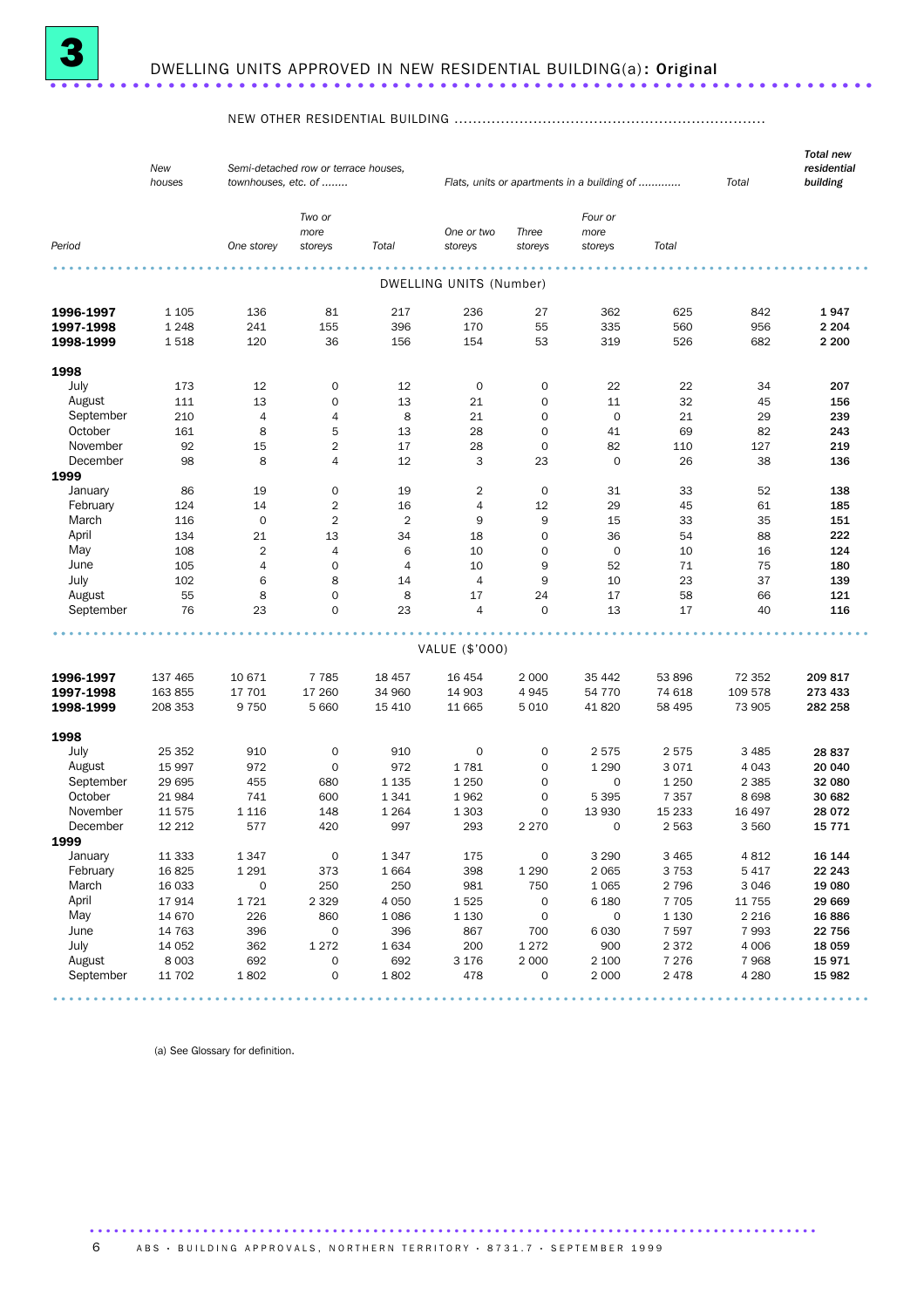

#### NEW OTHER RESIDENTIAL BUILDING.....................................................

|                                        | New<br>Semi-detached, row or terrace<br>houses<br>houses, townhouses, etc of |                     |             |                     |                         |                     | Flats, units or apartments in a building of |             | Total          | <b>Total new</b><br>residential<br>building |
|----------------------------------------|------------------------------------------------------------------------------|---------------------|-------------|---------------------|-------------------------|---------------------|---------------------------------------------|-------------|----------------|---------------------------------------------|
|                                        |                                                                              | One                 | Two or more |                     | One or                  | Three               | Four or more                                |             |                |                                             |
| <b>Statistical Area</b>                |                                                                              | storey              | storeys     | Total               | two storeys storeys     |                     | storeys                                     | Total       |                |                                             |
|                                        |                                                                              |                     |             |                     |                         |                     |                                             |             |                |                                             |
|                                        |                                                                              |                     |             |                     | DWELLING UNITS (Number) |                     |                                             |             |                |                                             |
| <b>NORTHERN TERRITORY</b>              | 76                                                                           | 23                  | 0           | 23                  | 4                       | 0                   | 13                                          | 17          | 40             | 116                                         |
| Darwin (SD)                            | 34                                                                           | 16                  | 0           | 16                  | 4                       | 0                   | 13                                          | 17          | 33             | 67                                          |
| Darwin City (SSD)                      | 6                                                                            | 8                   | 0           | 8                   | 4                       | $\mathbf 0$         | 13                                          | 17          | 25             | 31                                          |
| Palmerston-East Arm (SSD)              | 28                                                                           | 8                   | 0           | 8                   | 0                       | $\mathbf 0$         | $\mathbf 0$                                 | 0           | 8              | 36                                          |
| <b>Northern Territory Balance (SD)</b> | 42                                                                           | 7                   | 0           | 7                   | 0                       | 0                   | 0                                           | 0           | 7              | 49                                          |
| Darwin Rural Areas (SSD)               | 18                                                                           | $\mathbf 0$         | $\mathbf 0$ | $\mathbf 0$         | 0                       | 0                   | $\mathbf 0$                                 | 0           | 0              | 18                                          |
| Bathurst-Melville (SSD)                | $\mathbf 0$                                                                  | $\mathbf 0$         | $\mathbf 0$ | $\mathbf 0$         | 0                       | 0                   | $\mathbf 0$                                 | $\mathbf 0$ | 0              | 0                                           |
|                                        |                                                                              |                     |             |                     |                         |                     |                                             |             |                |                                             |
| Alligator (SSD)                        | 3                                                                            | 0                   | 0           | $\mathbf 0$         | 0                       | 0                   | 0                                           | 0           | 0              | з                                           |
| Daly (SSD)                             | 3                                                                            | $\mathbf 0$         | $\mathbf 0$ | $\mathbf 0$         | 0                       | $\mathbf 0$         | $\mathbf 0$                                 | 0           | 0              | з                                           |
| East Arnhem (SSD)                      | 0                                                                            | $\mathbf 0$         | $\mathbf 0$ | $\mathbf 0$         | 0                       | $\mathbf 0$         | 0                                           | 0           | 0              | 0                                           |
| Lower Top End NT (SSD)                 | 10                                                                           | 5                   | 0           | 5                   | 0                       | 0                   | 0                                           | 0           | 5              | 15                                          |
| Katherine (T)                          | $\overline{2}$                                                               | 5                   | $\mathbf 0$ | 5                   | $\mathbf 0$             | $\mathbf 0$         | $\mathbf 0$                                 | 0           | 5              | $\overline{7}$                              |
|                                        |                                                                              |                     |             |                     |                         |                     |                                             |             |                |                                             |
| Barkly (SSD)                           | 2                                                                            | $\mathbf 0$         | $\mathbf 0$ | 0                   | 0                       | 0                   | $\mathbf 0$                                 | 0           | $\mathbf{O}$   | 2                                           |
| Tennant Creek (T)                      | 1                                                                            | $\mathbf 0$         | $\mathbf 0$ | 0                   | 0                       | $\mathbf 0$         | $\mathbf 0$                                 | 0           | 0              | 1                                           |
| Central NT (SSD)                       | 6                                                                            | $\overline{2}$      | 0           | $\overline{2}$      | 0                       | 0                   | $\mathbf 0$                                 | 0           | 2              | 8                                           |
| Alice Springs (T)                      | 3                                                                            | 2                   | $\mathbf 0$ | 2                   | $\mathbf 0$             | $\mathbf 0$         | $\mathbf 0$                                 | $\mathbf 0$ | $\overline{2}$ | 5                                           |
|                                        |                                                                              |                     |             |                     |                         |                     |                                             |             |                |                                             |
|                                        |                                                                              |                     |             | VALUE (\$'000)      |                         |                     |                                             |             |                |                                             |
| <b>NORTHERN TERRITORY</b>              | 11 701                                                                       | 1802                | 0           | 1802                | 478                     | 0                   | 2 0 0 0                                     | 2478        | 4 2 8 0        | 15 981                                      |
| Darwin (SD)                            | 5766                                                                         | 1 2 0 2             | 0           | 1 202               | 478                     | 0                   | 2 0 0 0                                     | 2478        | 3680           | 9446                                        |
| Darwin City (SSD)                      | 1605                                                                         | 604                 | 0           | 604                 | 478                     | 0                   | 2 0 0 0                                     | 2478        | 3 0 8 2        | 4687                                        |
| Palmerston-East Arm (SSD)              | 4 1 6 2                                                                      | 598                 | 0           | 598                 | 0                       | $\mathbf 0$         | $\mathbf 0$                                 | 0           | 598            | 4760                                        |
| <b>Northern Territory Balance (SD)</b> | 5935                                                                         | 600                 | 0           | 600                 | 0                       | 0                   | 0                                           | 0           | 600            | 6535                                        |
| Darwin Rural Areas (SSD)               | 2 3 5 6                                                                      | $\mathbf 0$         | $\mathbf 0$ | 0                   | $\mathbf 0$             | 0                   | $\mathbf 0$                                 | 0           | 0              | 2 3 5 6                                     |
| Bathurst-Melville (SSD)                | 0                                                                            | 0                   | 0           | $\mathbf 0$         | 0                       | 0                   | 0                                           | 0           | 0              | 0                                           |
| Alligator (SSD)                        | 543                                                                          | 0                   | 0           | $\mathbf 0$         | 0                       | 0                   | 0                                           | 0           | 0              | 543                                         |
| Daly (SSD)                             |                                                                              |                     | $\mathbf 0$ | $\mathbf 0$         |                         | $\mathbf 0$         | $\mathbf 0$                                 | 0           |                |                                             |
|                                        | 97                                                                           | $\mathbf 0$         |             |                     | 0                       |                     |                                             |             | 0              | 97                                          |
| East Arnhem (SSD)                      | 0                                                                            |                     | 0           | 0                   |                         |                     |                                             |             | 0              |                                             |
| Lower Top End NT (SSD)                 | 1966                                                                         | 450                 | 0           | 450                 | 0                       | 0                   | $\mathsf{O}\xspace$                         | 0           | 450            | 2 4 1 6                                     |
| Katherine (T)                          | 300                                                                          | 450                 | 0           | 450                 | 0                       | $\mathsf{O}\xspace$ | $\mathbf 0$                                 | 0           | 450            | 750                                         |
| Barkly (SSD)                           | 70                                                                           | $\mathsf{O}\xspace$ | 0           | $\mathsf{O}\xspace$ | $\mathsf{O}\xspace$     | 0                   | $\mathsf{O}\xspace$                         | 0           | 0              | 70                                          |
| Tennant Creek (T)                      | 24                                                                           | $\mathsf{O}\xspace$ | 0           | $\mathbf 0$         | $\mathbf 0$             | $\mathbf 0$         | $\mathbf 0$                                 | $\mathbf 0$ | 0              | 24                                          |
|                                        |                                                                              |                     |             |                     |                         |                     |                                             |             |                |                                             |
| Central NT (SSD)                       | 905                                                                          | 150                 | 0           | 150                 | 0                       | $\mathsf{O}\xspace$ | $\mathsf{O}\xspace$                         | 0           | 150            | 1 0 5 5                                     |
| Alice Springs (T)                      | 502                                                                          | 150                 | 0           | 150                 | 0                       | $\mathsf{O}\xspace$ | $\mathbf 0$                                 | 0           | 150            | 652                                         |
|                                        |                                                                              |                     |             |                     |                         |                     |                                             |             |                |                                             |
|                                        |                                                                              |                     |             |                     |                         |                     |                                             |             |                |                                             |

(a) See Glossary for definition.

A B S · BUIL DIN G A P P ROVALS, NORTHERN TERRITORY · 8731.7 · SEPTEMBER 1999 7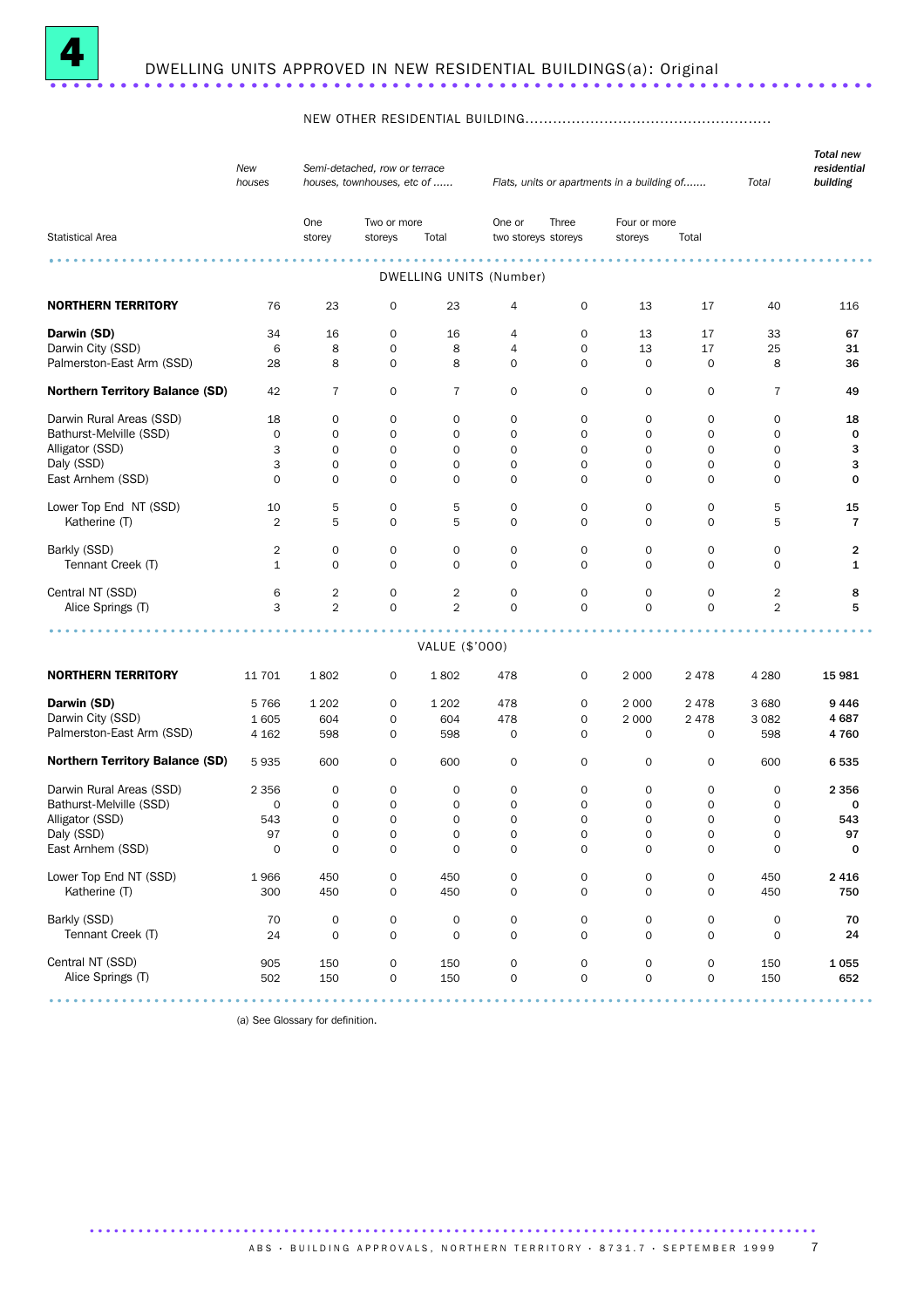| Period    | New<br>houses | New other<br>residential<br>building | New<br>residential<br>building | Alterations and<br>additions to<br>residential<br>buildings(b) | Total<br>residential<br>building | Non-<br>residential<br>building | <b>Total</b><br>building |
|-----------|---------------|--------------------------------------|--------------------------------|----------------------------------------------------------------|----------------------------------|---------------------------------|--------------------------|
|           |               |                                      | ORIGINAL (\$ million)          |                                                                |                                  |                                 |                          |
| 1996-1997 | 140.7         | 74.6                                 | 215.3                          | 23.9                                                           | 239.3                            | 242.9                           | 482.7                    |
| 1997-1998 | 163.8         | 109.6                                | 273.5                          | 27.7                                                           | 301.2                            | 247.5                           | 548.7                    |
| 1998-1999 | 203.3         | 70.8                                 | 274.2                          | 30.4                                                           | 304.7                            | 182.4                           | 487.0                    |
| 1998      |               |                                      |                                |                                                                |                                  |                                 |                          |
| March     | 39.7          | 35.9                                 | 75.6                           | 8.0                                                            | 83.6                             | 50.8                            | 134.2                    |
| June      | 48.4          | 35.2                                 | 83.6                           | 8.9                                                            | 92.5                             | 91.0                            | 183.6                    |
| September | 71.2          | 9.7                                  | 81.0                           | 8.9                                                            | 89.9                             | 66.3                            | 156.2                    |
| December  | 44.8          | 28.1                                 | 72.9                           | 7.7                                                            | 80.6                             | 55.3                            | 135.8                    |
| 1999      |               |                                      |                                |                                                                |                                  |                                 |                          |
| March     | 40.6          | 12.9                                 | 53.5                           | 7.0                                                            | 60.5                             | 40.2                            | 100.7                    |
| June      | 46.7          | 20.1                                 | 66.8                           | 6.8                                                            | 73.7                             | 20.6                            | 94.3                     |
|           |               |                                      |                                | ORIGINAL (% change from preceding quarter)                     |                                  |                                 |                          |
| 1998      |               |                                      |                                |                                                                |                                  |                                 |                          |
| March     | 0.5           | 27.8                                 | 11.8                           | 35.6                                                           | 13.7                             | $-6.4$                          | 5.0                      |
| June      | 21.9          | $-1.9$                               | 10.6                           | 11.3                                                           | 10.6                             | 79.1                            | 36.8                     |
| September | 47.1          | $-72.4$                              | $-3.1$                         | 0.0                                                            | $-2.8$                           | $-27.1$                         | $-14.9$                  |
| December  | $-37.1$       | 189.7                                | $-10.0$                        | $-13.5$                                                        | $-10.3$                          | $-16.6$                         | $-13.1$                  |
| 1999      |               |                                      |                                |                                                                |                                  |                                 |                          |
| March     | $-9.4$        | $-54.1$                              | $-26.6$                        | $-9.1$                                                         | $-24.9$                          | $-27.3$                         | $-25.8$                  |
| June      | 15.0          | 55.8                                 | 24.9                           | $-2.9$                                                         | 21.8                             | $-48.8$                         | $-6.4$                   |

(a) Reference year for chain volume measures is 1997-98. (b) Refer to Explanatory Notes paragraph 12.Refer to Explanatory Notes paragraphs 15-16.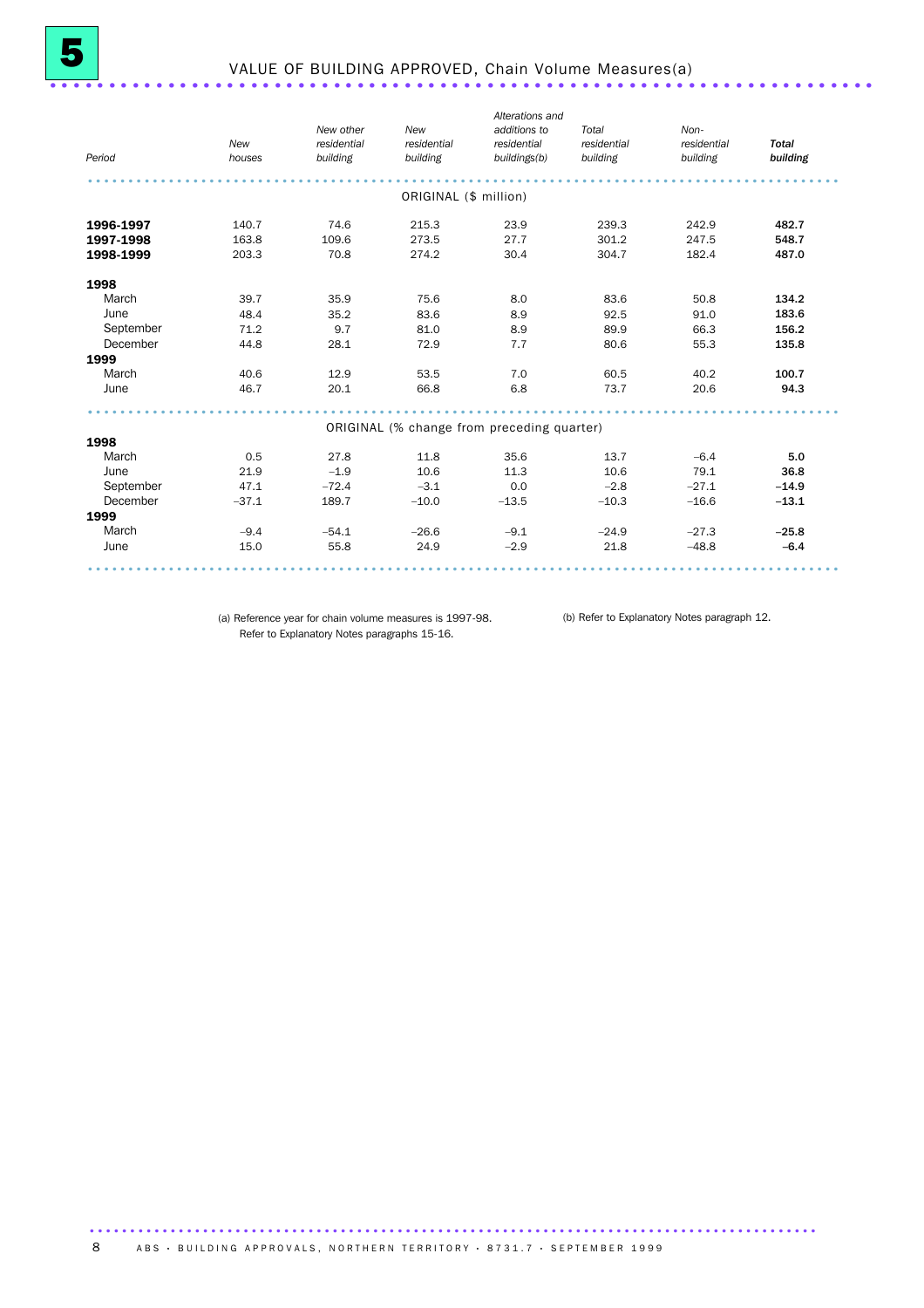

# **6** VALUE OF NON-RESIDENTIAL BUILDING APPROVED: Original ........................

|                        | Hotels, motels<br>and other short |                             |                   |                     | Other               |                     |                            |                    | Entertainment       |                    | Total non-        |
|------------------------|-----------------------------------|-----------------------------|-------------------|---------------------|---------------------|---------------------|----------------------------|--------------------|---------------------|--------------------|-------------------|
|                        | term accomm-                      |                             |                   |                     | business            |                     |                            |                    | and                 | Miscellan-         | residential       |
|                        | odation                           | Shops                       | Factories         | <b>Offices</b>      | premises            | Educational         | Religious Health           |                    | recreational        | eous               | building          |
| Period                 | \$'000                            | \$'000                      | \$'000            | \$'000              | \$'000              | \$'000              | \$'000                     | \$'000             | \$'000              | \$'000             | \$'000            |
|                        |                                   |                             |                   |                     | PRIVATE SECTOR      |                     |                            |                    |                     |                    |                   |
|                        |                                   |                             |                   |                     |                     |                     |                            |                    |                     |                    |                   |
| 1996-1997              | 26 940                            | 71 060                      | 4 9 9 6           | 18 793              | 18 2 89             | 6476                | 180                        | 373                | 2 0 0 4             | 4 2 9 0            | 153 401           |
| 1997-1998              | 780                               | 39 603                      | 5 5 0 2           | 13 248              | 22 841              | 2626                | 721<br>351                 | 486                | 12 502              | 3 9 5 1            | 102 259           |
| 1998-1999              | 12 551                            | 12 172                      | 6 2 2 3           | 13 103              | 19 217              | 3 1 3 4             |                            | 1934               | 21 6 26             | 3 7 0 9            | 94 0 20           |
| 1998                   |                                   |                             |                   |                     |                     |                     |                            |                    |                     |                    |                   |
| September              | 2963                              | 470                         | 0                 | 1 0 2 0             | 1 1 6 3             | 190                 | 56                         | 0                  | 200                 | 1950               | 8 0 1 2           |
| October                | $\mathsf{O}\xspace$               | 1726                        | 0                 | 1713                | 1894                | $\mathsf{O}\xspace$ | $\mathbf 0$                | $\mathbf 0$        | 305                 | 245                | 5883              |
| November               | 0                                 | 760                         | $\mathbf 0$       | 330                 | 1 0 0 8             | $\mathbf 0$         | $\mathbf 0$                | $\mathbf 0$        | 15 310              | $\mathbf 0$        | 17 408            |
| December<br>1999       | $\mathbf 0$                       | 405                         | 216               | 770                 | 1534                | 92                  | $\mathbf 0$                | $\mathbf 0$        | 2 6 5 0             | 575                | 6 2 4 2           |
| January                | 320                               | 820                         | 1560              | 0                   | 1 4 9 8             | 1 0 0 2             | $\mathbf 0$                | $\mathbf 0$        | 150                 | $\mathbf 0$        | 5 3 5 0           |
| February               | 0                                 | 722                         | 450               | 150                 | 4 0 3 4             | $\mathbf 0$         | $\mathbf 0$                | $\mathbf 0$        | 531                 | 300                | 6 187             |
| March                  | 8018                              | 355                         | 0                 | 1 500               | 758                 | $\mathbf 0$         | $\mathbf 0$                | $\mathbf 0$        | 2 4 8 0             | $\mathbf 0$        | 13 111            |
| April                  | 440                               | 1 2 6 1                     | 2 2 0 0           | 297                 | 1626                | 890                 | $\mathbf 0$                | 1934               | $\mathbf 0$         | $\mathbf 0$        | 8647              |
| May                    | 450                               | $\mathbf 0$                 | 147               | 160                 | 1 3 2 5             | 390                 | 295                        | $\mathbf 0$        | $\mathbf 0$         | $\mathbf 0$        | 2 7 6 7           |
| June                   | 360                               | 3 6 6 8                     | $\mathbf 0$       | 549                 | 817                 | 570                 | $\mathbf 0$                | 0                  | 0                   | 274                | 6 2 3 8           |
| July                   | 715                               | 1025                        | 265               | 492                 | 1 2 3 5             | 399                 | 200                        | $\Omega$           | 100                 | $\mathbf 0$        | 4 4 3 0           |
| August                 | 240                               | 0                           | 0                 | 944                 | 1510                | 1454                | 400                        | $\mathbf 0$        | 450                 | 162                | 5 1 6 0           |
| September              | $\mathbf 0$                       | 0                           | $\mathbf 0$       | 654                 | 2 7 2 9             | 306                 | $\mathbf 0$                | $\mathbf 0$        | $\mathbf 0$         | $\mathbf 0$        | 3 6 8 9           |
|                        |                                   |                             |                   |                     | PUBLIC SECTOR       |                     |                            |                    |                     |                    |                   |
|                        |                                   |                             |                   |                     |                     |                     |                            |                    |                     |                    |                   |
| 1996-1997              | 1648                              | 3 3 6 9                     | 12 691            | 8987                | 5074                | 36 304              | $\mathbf 0$<br>$\mathbf 0$ | 2 4 6 0            | 4 4 5 8             | 12858              | 87848             |
| 1997-1998<br>1998-1999 | 0<br>143                          | 414<br>620                  | 80<br>264         | 29 879<br>26 581    | 41 150<br>9 2 7 2   | 24 048<br>11 617    | $\mathbf 0$                | 1 603<br>21 182    | 3850<br>1 2 5 8     | 44 270<br>22 181   | 145 294<br>93 119 |
|                        |                                   |                             |                   |                     |                     |                     |                            |                    |                     |                    |                   |
| 1998                   |                                   |                             |                   |                     |                     |                     |                            |                    |                     |                    |                   |
| September              | 143                               | 400                         | 0                 | 302                 | 1650                | 1047                | $\mathbf 0$                | 1052               | 0                   | 0                  | 4 5 9 4           |
| October                | $\mathbf 0$                       | $\mathbf 0$                 | $\mathbf{O}$      | 0                   | 1 1 9 0             | 1631                | $\mathbf 0$                | 963                | 362                 | 2 1 2 2            | 6 2 6 8           |
| November<br>December   | $\mathbf 0$<br>$\mathbf 0$        | $\mathbf 0$<br>$\mathsf{O}$ | 0<br>$\mathbf{O}$ | 578<br>660          | 298<br>1839         | 440<br>532          | $\mathbf 0$<br>$\mathbf 0$ | 486<br>$\mathbf 0$ | 106<br>$\mathbf 0$  | 8 1 0 4<br>6 1 5 0 | 10 012<br>9 1 8 1 |
| 1999                   |                                   |                             |                   |                     |                     |                     |                            |                    |                     |                    |                   |
| January                | 0                                 | 0                           | 0                 | 220                 | 60                  | 853                 | $\mathbf 0$                | 299                | 273                 | 146                | 1852              |
| February               | 0                                 | 0                           | $\mathbf{O}$      | 243                 | 56                  | 339                 | $\mathbf 0$                | 10 000             | $\mathbf 0$         | 649                | 11 287            |
| March                  | 0                                 | $\mathbf 0$                 | 0                 | 180                 | 1 3 5 6             | 188                 | $\mathbf 0$                | $\mathbf 0$        | 154                 | 397                | 2 2 7 6           |
| April                  | $\mathbf 0$                       | 0                           | 0                 | $\mathbf 0$         | $\mathbf 0$         | 457                 | 0                          | $\mathbf 0$        | 0                   | 116                | 573               |
| May                    | $\mathbf 0$                       | $\mathbf 0$                 | 264               | 210                 | $\mathbf 0$         | 690                 | $\mathbf 0$                | $\mathbf 0$        | $\Omega$            | 300                | 1464              |
| June                   | 0                                 | 220                         | U                 | 1 0 0 0             | 2 6 4 8             | 0                   | 0                          | 2 3 0 0            | 0                   | 135                | 6 3 0 3           |
| July                   | $\mathsf{O}\xspace$               | 0                           | 0                 | $\mathsf{O}\xspace$ | $\mathsf{O}\xspace$ | 650                 | $\mathbf 0$                | $\mathbf 0$        | $\mathsf{O}\xspace$ | 90                 | 740               |
| August                 | $\mathsf{O}\xspace$               | $\mathbf 0$                 | 0                 | 100                 | 0                   | 3 1 8 9             | $\mathbf 0$                | 149                | 0                   | 5 4 4 5            | 8883              |
| September              | 0                                 | 0                           | 0                 | 0                   | 0                   | 1 0 0 5             | 0                          | 1 2 0 3            | 0                   | 545                | 2 7 5 3           |
|                        |                                   |                             |                   |                     | <b>TOTAL</b>        |                     |                            |                    |                     |                    |                   |
| 1996-1997              | 28 5 88                           | 74 4 29                     | 17 686            | 27 781              | 23 363              | 42 780              | 180                        | 2833               | 6462                | 17 148             | 241 249           |
| 1997-1998              | 780                               | 40 017                      | 5 5 8 2           | 43 126              | 63 991              | 26 674              | 721                        | 2 0 9 0            | 16 351              | 48 221             | 247 553           |
| 1998-1999              | 12 694                            | 12 792                      | 6487              | 39 685              | 28 4 89             | 14 751              | 351                        | 23 116             | 22 884              | 25 890             | 187 138           |
| 1998                   |                                   |                             |                   |                     |                     |                     |                            |                    |                     |                    |                   |
| September              | 3 1 0 6                           | 870                         | $\mathsf O$       | 1 3 2 2             | 2813                | 1 2 3 7             | 56                         | 1 0 5 2            | 200                 | 1950               | 12 606            |
| October                | $\mathsf{O}\xspace$               | 1726                        | $\mathsf O$       | 1713                | 3 0 8 4             | 1631                | $\mathbf 0$                | 963                | 667                 | 2 3 6 7            | 12 151            |
| November               | 0                                 | 760                         | $\mathsf O$       | 908                 | 1 3 0 5             | 440                 | $\mathbf 0$                | 486                | 15 4 16             | 8 1 0 4            | 27 419            |
| December               | 0                                 | 405                         | 216               | 1 4 3 0             | 3 3 7 3             | 624                 | 0                          | $\mathbf 0$        | 2 6 5 0             | 6725               | 15 4 22           |
| 1999                   |                                   |                             |                   |                     |                     |                     |                            |                    |                     |                    |                   |
| January                | 320                               | 820                         | 1560              | 220                 | 1558                | 1855                | 0                          | 299                | 423                 | 146                | 7 201             |
| February               | 0                                 | 722                         | 450               | 393                 | 4 0 9 0             | 339                 | $\mathsf{O}\xspace$        | 10 000             | 531                 | 949                | 17473             |
| March                  | 8018                              | 355                         | 0                 | 1680                | 2 1 1 4             | 188                 | $\mathbf 0$                | 0                  | 2 6 3 4             | 397                | 15 386            |
| April                  | 440                               | 1 2 6 1                     | 2 2 0 0           | 297                 | 1626                | 1347                | $\mathsf{O}\xspace$        | 1934               | 0                   | 116                | 9 2 2 1           |
| May                    | 450                               | 0                           | 411               | 370                 | 1 3 2 5             | 1 0 8 0             | 295                        | 0                  | $\mathbf 0$         | 300                | 4 2 3 1           |
| June<br>July           | 360<br>715                        | 3888<br>1025                | $\mathsf O$       | 1549                | 3 4 6 5             | 570                 | $\mathbf 0$                | 2 300              | $\mathbf 0$         | 409                | 12 541<br>5 1 7 0 |
| August                 | 240                               | 0                           | 265<br>0          | 492<br>1 0 4 4      | 1 2 3 5<br>1510     | 1 0 4 9<br>4 6 4 3  | 200<br>400                 | $\mathbf 0$<br>149 | 100<br>450          | 90<br>5 607        | 14 043            |
| September              | $\mathbf 0$                       | 0                           | 0                 | 654                 | 2 7 2 9             | 1311                | 0                          | 1 2 0 3            | 0                   | 545                | 6442              |
|                        |                                   |                             |                   |                     |                     |                     |                            |                    |                     |                    |                   |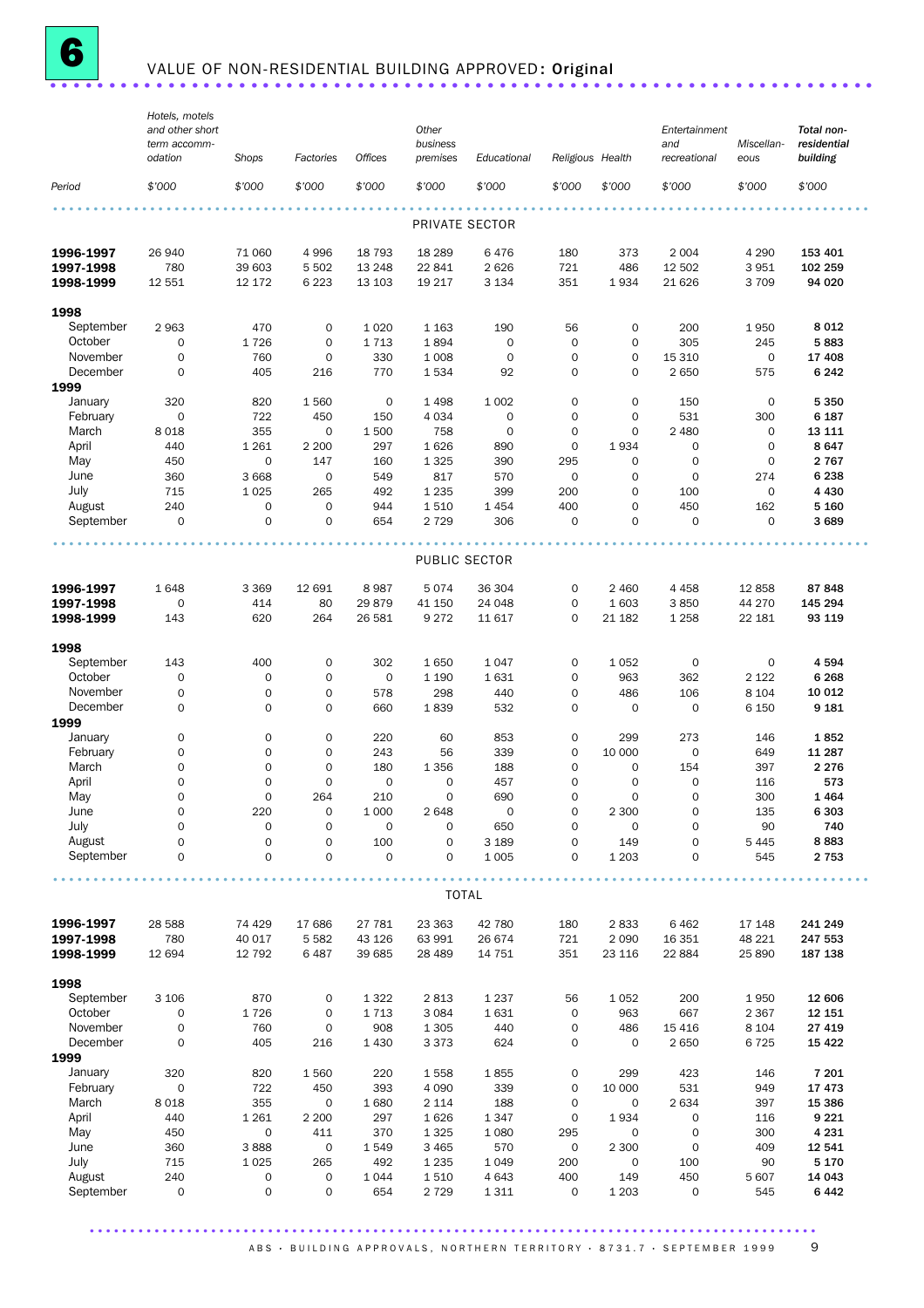

DWELLINGS (no.)............... VALUE (\$'000)...............................................................

|                                        |                |                     |                  |                  |             | Alterations    |               |                |                  |
|----------------------------------------|----------------|---------------------|------------------|------------------|-------------|----------------|---------------|----------------|------------------|
|                                        |                | New other           |                  |                  | New other   | and additions  | Total         | Non-           |                  |
|                                        | New            | residential         | Total            | New              | residential | to residential | residential   | residential    | <b>Total</b>     |
| <b>Statistical Area</b>                | houses         | building            | dwellings(a)     | houses           | building    | buildings(b)   | buildings     | building       | building         |
|                                        |                |                     |                  |                  |             |                |               |                |                  |
|                                        |                |                     |                  | PRIVATE SECTOR   |             |                |               |                |                  |
| <b>NORTHERN TERRITORY</b>              | 57             | 40                  | 97               | 8756             | 4 2 8 0     |                | 14 914        | 3689           | 18 603           |
|                                        |                |                     |                  |                  |             | 1878           |               |                |                  |
| Darwin (SD)                            | 34             | 33                  | 67               | 5766             | 3 6 8 0     | 1439           | 10885         | 2586           | 13 4 7 1         |
| Darwin City (SSD)                      | 6              | 25                  | 31               | 1605             | 3 0 8 2     | 1 3 2 2        | 6 0 0 9       | 2 4 0 6        | 8 4 1 5          |
| Palmerston-East Arm (SSD)              | 28             | 8                   | 36               | 4 1 6 2          | 598         | 116            | 4876          | 180            | 5056             |
| <b>Northern Territory Balance (SD)</b> | 23             | $\overline{7}$      | 30               | 2990             | 600         | 440            | 4 0 2 9       | 1 1 0 3        | 5 1 3 2          |
| Darwin Rural Areas (SSD)               | 16             | 0                   | 16               | 2056             | 0           | 218            | 2274          | 270            | 2 544            |
| Bathurst-Melville (SSD)                | 0              | $\mathcal{O}$       | $\boldsymbol{O}$ | $\boldsymbol{0}$ | 0           | 0              | 0             | 0              | 0                |
| Alligator (SSD)                        | $\overline{2}$ | 0                   | $\overline{c}$   | 363              | 0           | 0              | 363           | 0              | 363              |
|                                        |                |                     |                  |                  |             |                |               |                |                  |
| Daly (SSD)                             | 0              | 0                   | $\mathcal{O}$    | 0                | 0           | 0              | 0             | 0              | 0                |
| East Arnhem (SSD)                      | $\Omega$       | $\Omega$            | $\mathcal{O}$    | $\mathcal{O}$    | 0           | 0              | $\mathcal{O}$ | $\mathcal{O}$  | $\mathcal{O}$    |
| Lower Top End NT (SSD)                 | 0              | 5                   | 5                | 0                | 450         | 0              | 450           | 0              | 450              |
| Katherine (T)                          | 0              | 5                   | 5                | $\mathbf 0$      | 450         | 0              | 450           | 0              | 450              |
|                                        |                |                     |                  |                  |             |                |               |                |                  |
| Barkly (SSD)                           | 2              | 0                   | $\overline{c}$   | 70               | 0           | 40             | 110           | 0              | 110              |
| Tennant Creek (T)                      | $\mathbf{1}$   | $\mathbf 0$         | $\mathbf{1}$     | 24               | $\mathbf 0$ | 40             | 64            | 0              | 64               |
| Central NT (SSD)                       | 3              | $\overline{c}$      | 5                | 502              | 150         | 182            | 834           | 833            | 1666             |
| Alice Springs (T)                      | 3              | $\overline{2}$      | 5                | 502              | 150         | 182            | 834           | 766            | 1600             |
|                                        |                |                     |                  |                  |             |                |               |                |                  |
|                                        |                |                     |                  | PUBLIC SECTOR    |             |                |               |                |                  |
|                                        |                |                     |                  |                  |             |                |               |                |                  |
| <b>NORTHERN TERRITORY</b>              | 19             | $\mathbf 0$         | 19               | 2945             | 0           | 50             | 2995          | 2 7 5 3        | 5749             |
| Darwin (SD)                            | 0              | $\mathbf 0$         | 0                | 0                | 0           | 0              | $\mathbf 0$   | 555            | 555              |
| Darwin City (SSD)                      | 0              | 0                   | $\mathcal{O}$    | $\mathcal{O}$    | 0           | 0              | $\mathcal{O}$ | 0              | $\Omega$         |
| Palmerston-East Arm (SSD)              | $\overline{O}$ | $\mathcal{O}$       | $\mathcal{O}$    | $\mathcal{O}$    | $\cal O$    | 0              | $\mathcal{O}$ | 555            | 555              |
|                                        |                |                     |                  |                  |             |                |               |                |                  |
| Northern Territory Balance (SD)        | 19             | $\mathbf 0$         | 19               | 2945             | 0           | 50             | 2995          | 2 1 9 8        | 5 194            |
| Darwin Rural Areas (SSD)               | $\overline{c}$ | 0                   | $\overline{c}$   | 300              | 0           | 0              | 300           | 450            | 750              |
| Bathurst-Melville (SSD)                | 0              | $\mathcal{O}$       | 0                | 0                | 0           | 0              | 0             | 120            | 120              |
| Alligator (SSD)                        | 1              | $\mathcal{O}$       | $\mathbf{1}$     | 180              | 0           | 50             | 230           | 65             | 295              |
| Daly (SSD)                             | 3              | $\mathcal{O}$       | 3                | 97               | 0           | 0              | 97            | $\mathcal{O}$  | 97               |
|                                        |                |                     |                  |                  |             |                |               |                |                  |
| East Arnhem (SSD)                      | 0              | $\mathcal{O}$       | $\mathcal{O}$    | $\mathcal{O}$    | 0           | 0              | $\mathcal{O}$ | $\overline{O}$ | $\boldsymbol{0}$ |
| Lower Top End NT (SSD)                 | 10             | 0                   | 10               | 1966             | 0           | 0              | 1966          | 1443           | 3 4 0 9          |
| Katherine (T)                          | $\overline{2}$ | $\mathbf 0$         | $\overline{2}$   | 300              | 0           | 0              | 300           | 0              | 300              |
| Barkly (SSD)                           | 0              | 0                   | $\cal O$         | ${\cal O}$       | 0           | 0              | 0             | 120            | 120              |
| Tennant Creek (T)                      | $\Omega$       | $\mathsf{O}\xspace$ | 0                | $\mathbf 0$      | 0           | 0              | $\mathbf 0$   | 0              | $\mathbf 0$      |
| Central NT (SSD)                       | 3              | 0                   | 3                | 403              | 0           | 0              | 403           | 0              | 403              |
| Alice Springs (T)                      | $\mathbf 0$    | $\mathbf 0$         | $\mathbf 0$      | $\mathbf 0$      | $\mathbf 0$ | 0              | $\mathbf 0$   | $\mathbf 0$    | 0                |
|                                        |                |                     |                  |                  |             |                |               |                |                  |
|                                        |                |                     |                  |                  |             |                |               |                |                  |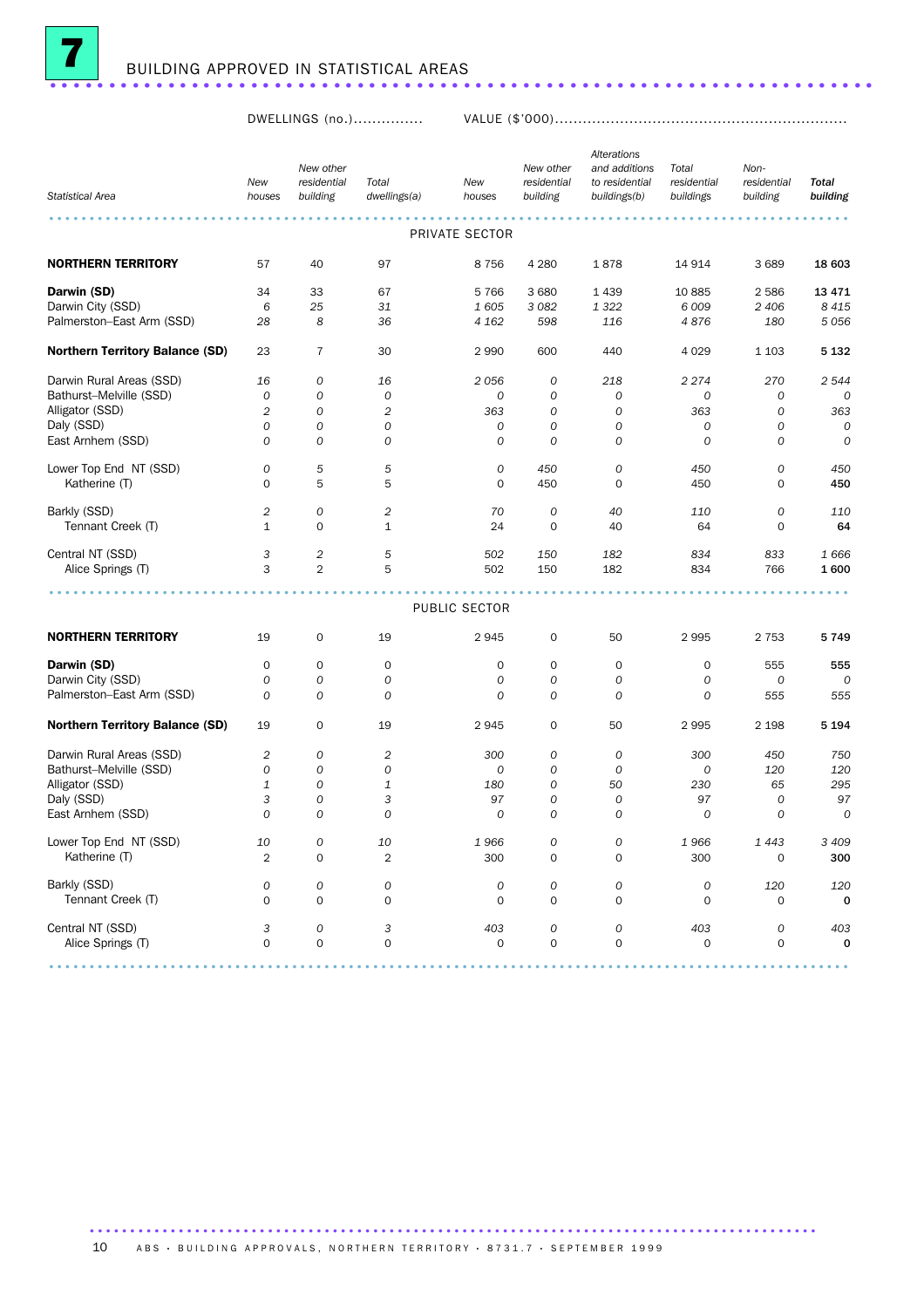

DWELLINGS (no.)................. VALUE (\$'000)................................................................

| <b>Statistical Area</b>                | <b>New</b><br>houses | New other<br>residential<br>building | Total<br>dwellings(a) | <b>New</b><br>houses | New other<br>residential<br>building | <b>Alterations</b><br>and additions<br>to residential<br>buildings(b) | Total<br>residential<br>buildings | Non-<br>residential<br>building | <b>Total</b><br>building |
|----------------------------------------|----------------------|--------------------------------------|-----------------------|----------------------|--------------------------------------|-----------------------------------------------------------------------|-----------------------------------|---------------------------------|--------------------------|
|                                        |                      |                                      |                       | <b>TOTAL</b>         |                                      |                                                                       |                                   |                                 |                          |
| <b>NORTHERN TERRITORY</b>              | 76                   | 40                                   | 116                   | 11 701               | 4 2 8 0                              | 1928                                                                  | 17 909                            | 6 4 4 2                         | 24 352                   |
| Darwin (SD)                            | 34                   | 33                                   | 67                    | 5766                 | 3 6 8 0                              | 1 4 3 9                                                               | 10885                             | 3 1 4 1                         | 14 0 26                  |
| Darwin City (SSD)                      | 6                    | 25                                   | 31                    | 1605                 | 3 0 8 2                              | 1322                                                                  | 6009                              | 2 4 0 6                         | 8 4 1 5                  |
| Palmerston-East Arm (SSD)              | 28                   | 8                                    | 36                    | 4 1 6 2              | 598                                  | 116                                                                   | 4876                              | 735                             | 5 611                    |
| <b>Northern Territory Balance (SD)</b> | 42                   | $\overline{7}$                       | 49                    | 5935                 | 600                                  | 490                                                                   | 7025                              | 3 3 0 1                         | 10 3 26                  |
| Darwin Rural Areas (SSD)               | 18                   | 0                                    | 18                    | 2 3 5 6              | 0                                    | 218                                                                   | 2574                              | 720                             | 3 2 9 4                  |
| Bathurst-Melville (SSD)                | $\Omega$             | 0                                    | 0                     | 0                    | 0                                    | $\Omega$                                                              | $\Omega$                          | 120                             | 120                      |
| Alligator (SSD)                        | 3                    | $\mathcal{O}$                        | 3                     | 543                  | 0                                    | 50                                                                    | 593                               | 65                              | 658                      |
| Daly (SSD)                             | 3                    | 0                                    | 3                     | 97                   | 0                                    | 0                                                                     | 97                                | 0                               | 97                       |
| East Arnhem (SSD)                      | $\Omega$             | $\mathcal{O}$                        | $\Omega$              | $\Omega$             | $\Omega$                             | $\Omega$                                                              | $\Omega$                          | $\Omega$                        | $\overline{O}$           |
| Lower Top End NT (SSD)                 | 10                   | 5                                    | 15                    | 1966                 | 450                                  | 0                                                                     | 2416                              | 1443                            | 3859                     |
| Katherine (T)                          | $\overline{2}$       | 5                                    | 7                     | 300                  | 450                                  | 0                                                                     | 750                               | $\mathbf 0$                     | 750                      |
| Barkly (SSD)                           | 2                    | 0                                    | 2                     | 70                   | 0                                    | 40                                                                    | 110                               | 120                             | 230                      |
| Tennant Creek (T)                      | $\mathbf{1}$         | $\mathbf 0$                          | $\mathbf{1}$          | 24                   | $\mathbf 0$                          | 40                                                                    | 64                                | $\Omega$                        | 64                       |
| Central NT (SSD)                       | 6                    | 2                                    | 8                     | 905                  | 150                                  | 182                                                                   | 1 2 3 6                           | 833                             | 2069                     |
| Alice Springs (T)                      | 3                    | $\overline{2}$                       | 5                     | 502                  | 150                                  | 182                                                                   | 834                               | 766                             | 1600                     |
|                                        |                      |                                      |                       |                      |                                      |                                                                       |                                   |                                 |                          |

(a) Includes conversions and dwelling units approved as (b) Refer to Explanatory Notes paragraph 12.

part of alterations and additions or the construction of

non-residential buildings.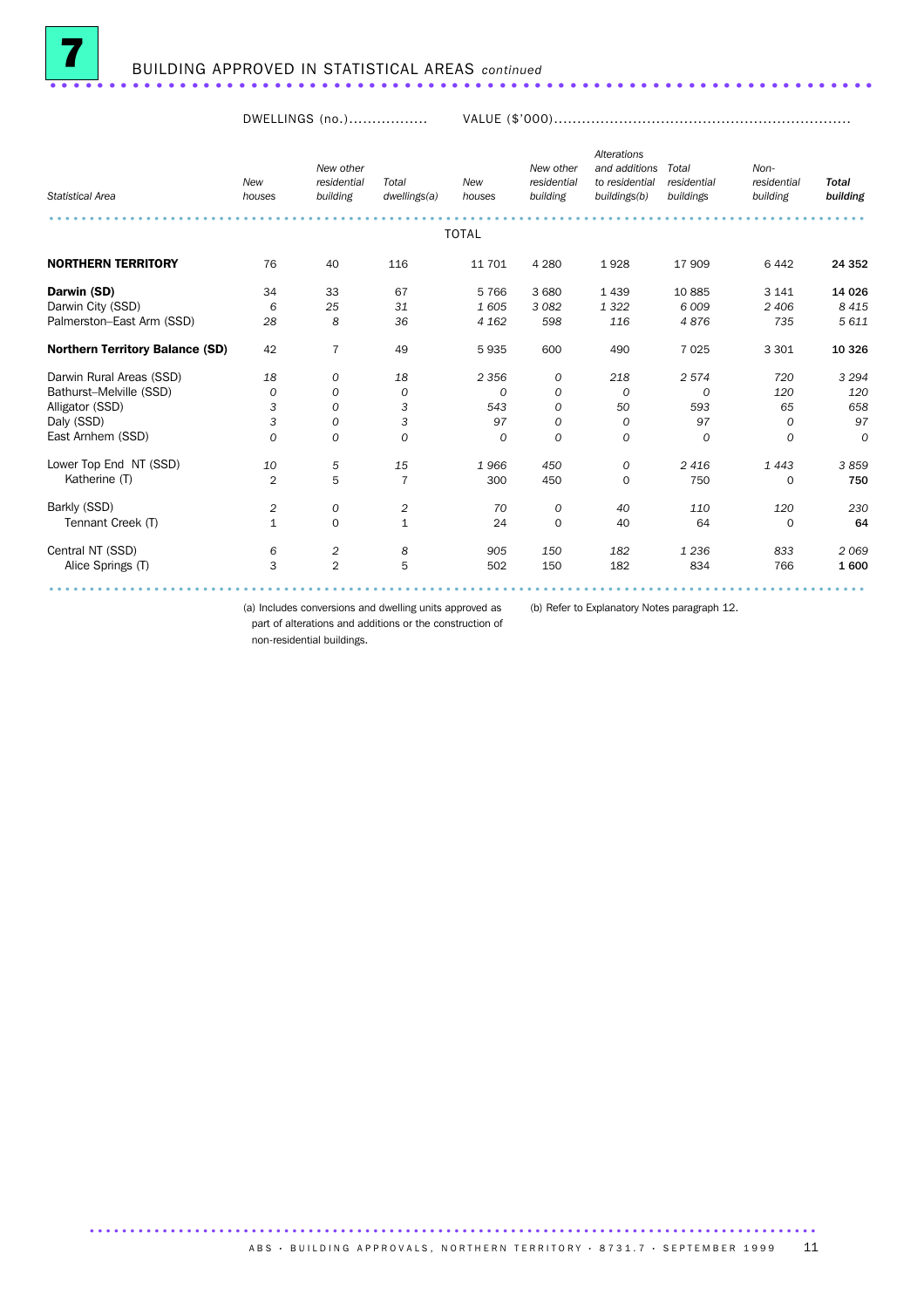#### EXPLANATORY NOTES

........................................................... .....

| <b>INTRODUCTION</b>      | 1 This publication presents monthly details of building work approved.                                                                                                                                                                                                                                                                                                                                                                                                                                                                                                                                                                 |
|--------------------------|----------------------------------------------------------------------------------------------------------------------------------------------------------------------------------------------------------------------------------------------------------------------------------------------------------------------------------------------------------------------------------------------------------------------------------------------------------------------------------------------------------------------------------------------------------------------------------------------------------------------------------------|
| SCOPE AND COVERAGE       | <b>2</b> Statistics of building work approved are compiled from:<br>permits issued by licensed Private Building Certifiers or the Building Branch,<br>٠<br>Northern Territory Department of Lands, Planning and Environment, in areas<br>subject to building control by those authorities;<br>contracts let or day labour work authorised by Commonwealth, State,<br>٠<br>semi-government and local government authorities;<br>major building activity in areas not subject to normal administrative approval<br>٠<br>e.g. building on remote mine sites.                                                                              |
|                          | 3 The scope of the survey comprises the following activities:<br>construction of new buildings<br>alterations and additions to existing buildings<br>٠<br>approved non-structural renovation and refurbishment work<br>• approved installation of integral building fixtures.                                                                                                                                                                                                                                                                                                                                                          |
|                          | From July 1990, the statistics include:<br>all approved new residential building valued at \$10,000 or more<br>٠<br>approved alterations and additions to residential building valued at \$10,000 or<br>more<br>all approved non-residential building jobs valued at \$50,000 or more.<br>٠                                                                                                                                                                                                                                                                                                                                            |
|                          | Excluded from the statistics is:<br>construction activity not defined as building (e.g. construction of roads,<br>٠<br>bridges, railways, earthworks, etc.). Statistics for this activity can be found in<br>Engineering Construction Activity, Australia (Cat. no. 8762.0).                                                                                                                                                                                                                                                                                                                                                           |
| VALUE DATA               | 4 Value data are derived by aggregation of the estimated value of building work<br>when completed as reported on approval documents. Such value data excludes the<br>value of land and landscaping but includes site preparation. These estimates are<br>usually a reliable indicator of the completed value of 'houses'. However, for 'other<br>residential buildings' and 'non-residential buildings', these estimates can differ<br>significantly from the completed value of the building.                                                                                                                                         |
| OWNERSHIP                | 5 Building ownership is classified as either public or private sector and is based on<br>the sector of intended owner of the completed building at the time of approval.<br>Residential buildings constructed by private sector builders under government<br>housing authority schemes are classified as public sector when the authority has<br>contracted, or intends to contract, to purchase the building on or before<br>completion. Buildings for Aboriginal Communities are included in the private<br>sector. However, if the building is owned by a Community Government Council it<br>will be included in the public sector. |
| BUILDING CLASSIFICATIONS | 6 Building approvals are classified both by the Type of Building (e.g. 'house',<br>'factory') and by the Type of Work involved (e.g. 'new', 'alterations and additions').<br>These classifications are often used in conjunction with each other to describe<br>building approvals in this publication.                                                                                                                                                                                                                                                                                                                                |
|                          | 7 The Type of Building classification refers to the intended major function of a<br>building. A building which is ancillary to other buildings or forms a part of a group<br>of related buildings is classified to the function of the building, not to the function<br>of the group as a whole.                                                                                                                                                                                                                                                                                                                                       |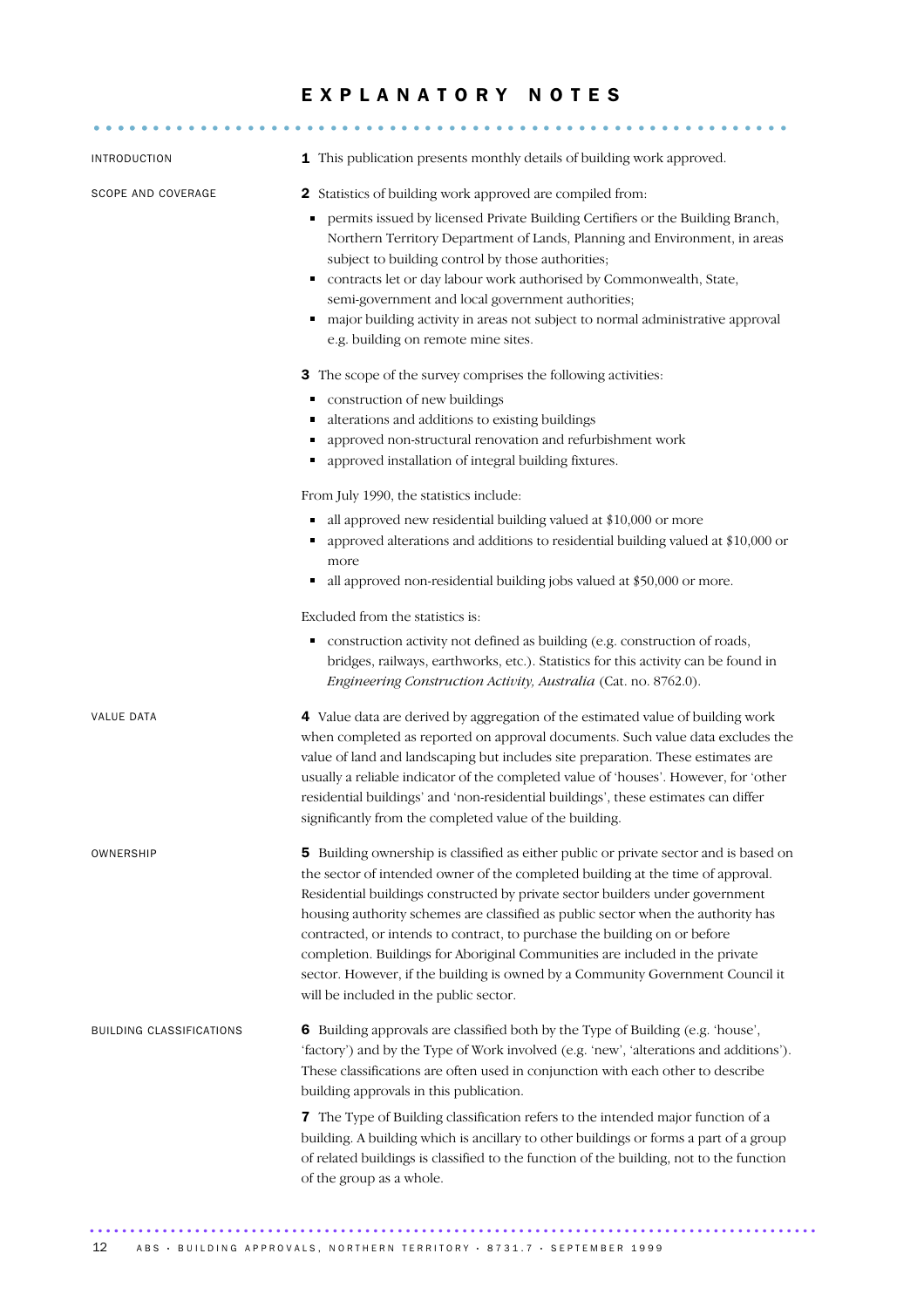### E X P L A N A T O R Y N O T E S

|                                              | <u>.</u>                                                                                                                                                                                                                                                                                                                                                                                                                                                                                                                                                                                                                                                                                                                    |
|----------------------------------------------|-----------------------------------------------------------------------------------------------------------------------------------------------------------------------------------------------------------------------------------------------------------------------------------------------------------------------------------------------------------------------------------------------------------------------------------------------------------------------------------------------------------------------------------------------------------------------------------------------------------------------------------------------------------------------------------------------------------------------------|
|                                              |                                                                                                                                                                                                                                                                                                                                                                                                                                                                                                                                                                                                                                                                                                                             |
| <b>BUILDING CLASSIFICATIONS</b><br>continued | 8 An example is the treatment of building work approved for a factory complex.<br>For instance, a detached administration building would be classified to Offices, a<br>detached cafeteria building to Shops, while the factory buildings would be<br>classified to Factories.                                                                                                                                                                                                                                                                                                                                                                                                                                              |
|                                              | 9 An exception to this rule is the treatment of group accommodation buildings.<br>For example, a student accommodation building on a university campus would be<br>classified to Education.                                                                                                                                                                                                                                                                                                                                                                                                                                                                                                                                 |
|                                              | 10 In the case of a large multi-function building, i.e. a single large physical<br>building which, at the time of approval is intended to have more than one purpose<br>(e.g. a hotel/shops/casino project), the ABS endeavours to split the approval details<br>according to each main function.                                                                                                                                                                                                                                                                                                                                                                                                                           |
|                                              | 11 Where this is not possible because separate details cannot be obtained, the<br>building is classified to the predominant function of the building on the basis of the<br>function which represents the highest proportion of the total value of the project.                                                                                                                                                                                                                                                                                                                                                                                                                                                             |
|                                              | 12 The Type of Work classification refers to the building activity carried out:<br>New; Alterations and additions; or Conversion. See the Glossary for definitions of<br>these terms. Prior to the April 1998 issue of this publication, Conversions were<br>published as part of a category called 'Conversions, etc.'. From the April 1998 issue<br>onwards, Conversion jobs are included within existing categories, as follows: in<br>tables 1 and 7 the number of Conversions are included in the appropriate Type of<br>Building category, while the value of Conversions are included in the 'Alterations<br>and additions to residential buildings' category in tables 2 and 7.                                     |
| <b>TREND ESTIMATES</b>                       | 13 Smoothing seasonally adjusted series reduces the impact of the irregular<br>component of the seasonally adjusted series and creates trend estimates. For<br>monthly series, these trend estimates are derived by applying a 13-term<br>Henderson-weighted moving average to all months of the respective seasonally<br>adjusted series except the last six months. Trend series are created for the last six<br>months by applying surrogates of the Henderson moving average to the seasonally<br>adjusted series. For further information, see A Guide to Interpreting Time<br>Series-Monitoring 'Trends': an Overview (Cat. no. 1348.0) or contact the<br>Assistant Director, Time Series Analysis on (02) 6252 6345. |
|                                              | 14 While the smoothing techniques described in paragraph 13 enable trend<br>estimates to be produced for the latest few periods, they do result in revisions to<br>the trend estimates as new data becomes available. Generally, revisions become<br>smaller over time and, after three months, usually have a negligible impact on the<br>series. Revisions to the original data and re-analysis of seasonal factors may also<br>lead to revisions to the trend.                                                                                                                                                                                                                                                           |
| CHAIN VOLUME MEASURES                        | <b>15</b> The chain volume measures appearing in this publication are annually<br>re-weighted chain Laspeyres indexes referenced to current price values in a chosen<br>reference year (currently 1997-98). The reference year will be updated annually in<br>the July publication. While current price estimates reflect both price and volume<br>changes, chain volume estimates measure changes in value after the direct effects<br>of price changes have been eliminated and therefore only reflect volume changes.                                                                                                                                                                                                    |
|                                              | 16 Further information on the nature and concepts of chain volume measures is<br>contained in the ABS publication Information Paper: Introduction of Chain<br>Volume Measures in the Australian National Accounts (Cat. no. 5248.0).                                                                                                                                                                                                                                                                                                                                                                                                                                                                                        |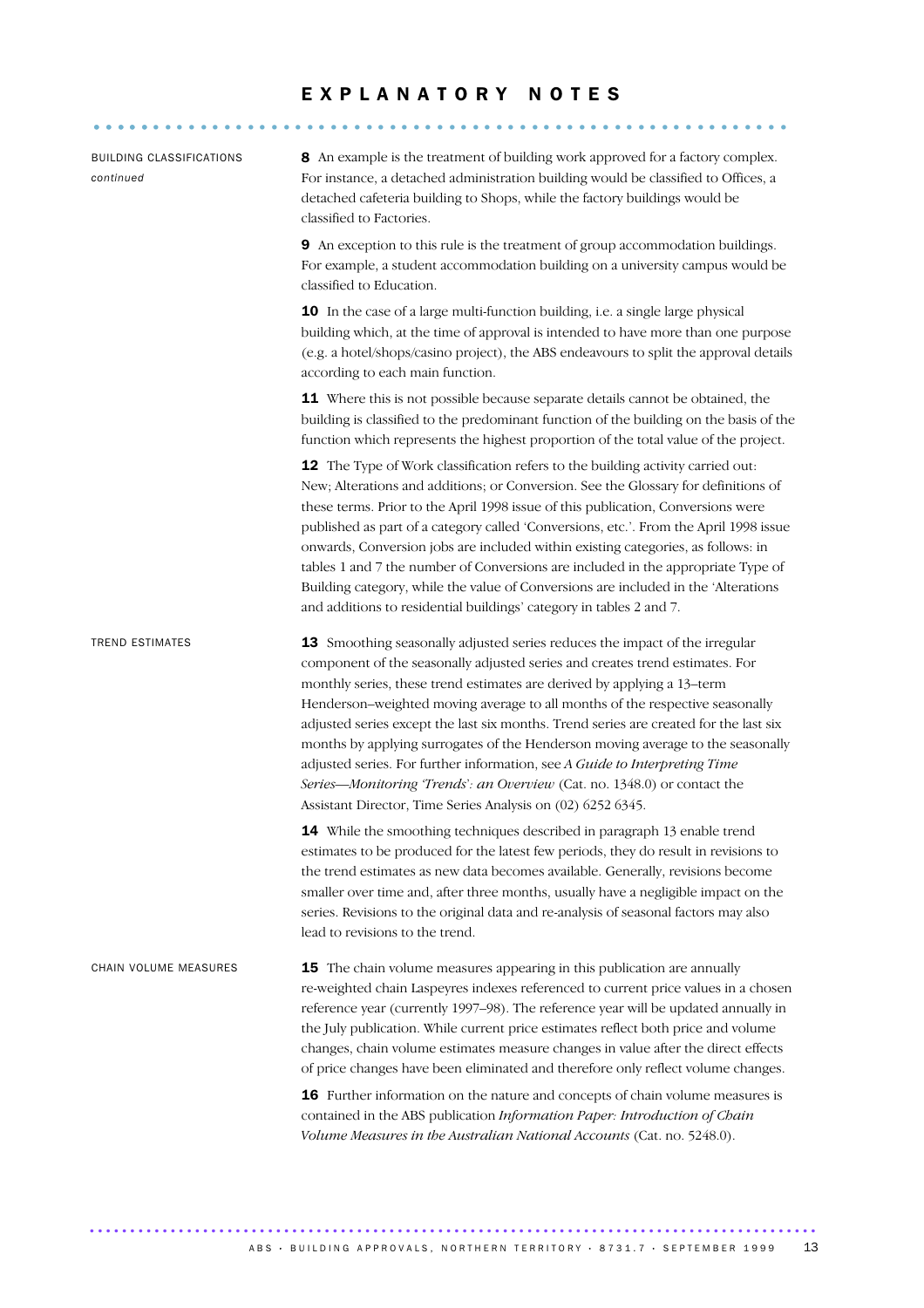#### EXPLANATORY NOTES

........................................................... .....

| AUSTRALIAN STANDARD<br>GEOGRAPHICAL CLASSIFICATION<br>(ASGC)                                                                                                                                                                                                                         | <b>17</b> Area statistics are now being classified to the Australian Standard<br>Geographical Classification, 1998 Edition (Cat. no. 1216.0), effective 1 July 1998,<br>and ASGC terminology has been adopted in the presentation of building statistics.                                                        |                                                                                                                                                                                                                                                                                                                                                                                                                                     |  |
|--------------------------------------------------------------------------------------------------------------------------------------------------------------------------------------------------------------------------------------------------------------------------------------|------------------------------------------------------------------------------------------------------------------------------------------------------------------------------------------------------------------------------------------------------------------------------------------------------------------|-------------------------------------------------------------------------------------------------------------------------------------------------------------------------------------------------------------------------------------------------------------------------------------------------------------------------------------------------------------------------------------------------------------------------------------|--|
| UNPUBLISHED DATA                                                                                                                                                                                                                                                                     | <b>18</b> The ABS can also make available certain building approvals data which are not<br>published. Where the data cannot be provided by telephone, it can be provided via<br>fax, photocopy, computer printout, floppy disk and email. A charge may be made<br>for providing unpublished data in these forms. |                                                                                                                                                                                                                                                                                                                                                                                                                                     |  |
| <b>RELATED PUBLICATIONS</b>                                                                                                                                                                                                                                                          |                                                                                                                                                                                                                                                                                                                  | <b>19</b> Users may also wish to refer to the following publications:                                                                                                                                                                                                                                                                                                                                                               |  |
| ٠<br>Building Activity, Australia (Cat. no. 8752.0)<br>٠<br>п<br>Building Activity, Northern Territory (Cat. no. 8752.7)<br>Building Approvals, Australia (Cat. no. 8731.0)<br>п<br>House Price Indexes: Eight Capital Cities (Cat. no. 6416.0)<br>٠<br>п<br>٠<br>(Cat. no. 6407.0). |                                                                                                                                                                                                                                                                                                                  | Building Activity, Building Work Done, Australia (Cat. no 8755.0)<br>Building Activity, Australia: Dwelling Unit Commencements (Cat. no. 8750.0)<br>Engineering Construction Activity, Australia (Cat. no. 8762.0)<br>Housing Finance for Owner Occupation, Australia (Cat. no. 5609.0)<br>Price Index of Materials Used in House Building (Cat. no. 6408.0)<br>Price Index of Materials Used in Building Other than House Building |  |
| <b>ROUNDING</b>                                                                                                                                                                                                                                                                      | When figures have been rounded, discrepancies may occur between sums of the<br>component items and totals.                                                                                                                                                                                                       |                                                                                                                                                                                                                                                                                                                                                                                                                                     |  |
| SYMBOLS AND OTHER USAGES                                                                                                                                                                                                                                                             | n.a.<br><b>SD</b><br><b>SSD</b>                                                                                                                                                                                                                                                                                  | not available<br><b>Statistical Division</b><br>Statistical Subdivision                                                                                                                                                                                                                                                                                                                                                             |  |

T Town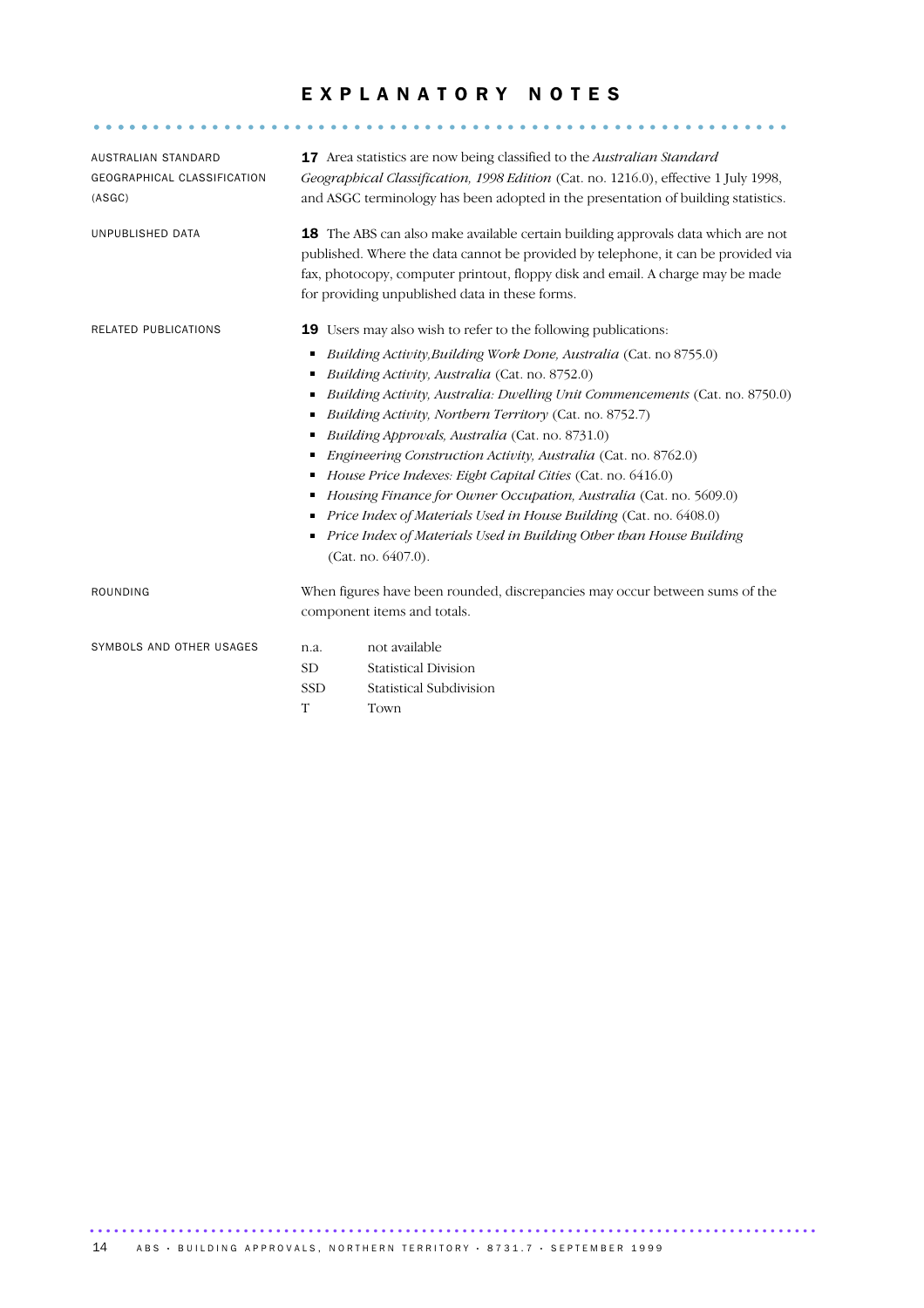#### G L O S S A R Y

........................................................... ......

| Alterations and additions                             | Building activity carried out on existing buildings. Includes adding to or<br>diminishing floor area, altering the structural design of a building and affixing<br>rigid components which are integral to the functioning of the building.                                                                                                                                                                                                                                                                                                                                                                                                                                                                                                                                                                                                 |
|-------------------------------------------------------|--------------------------------------------------------------------------------------------------------------------------------------------------------------------------------------------------------------------------------------------------------------------------------------------------------------------------------------------------------------------------------------------------------------------------------------------------------------------------------------------------------------------------------------------------------------------------------------------------------------------------------------------------------------------------------------------------------------------------------------------------------------------------------------------------------------------------------------------|
| Alterations and additions to<br>residential buildings | Alterations and additions carried out on existing residential buildings, which may<br>result in the creation of new dwelling units. See also Explanatory Notes<br>paragraph 12.                                                                                                                                                                                                                                                                                                                                                                                                                                                                                                                                                                                                                                                            |
| <b>Building</b>                                       | A building is a rigid, fixed and permanent structure which has a roof. Its intended<br>purpose is primarily to house people, plant, machinery, vehicles, goods or<br>livestock. An integral feature of a building's design is the provision for regular<br>access by persons in order to satisfy its intended use.                                                                                                                                                                                                                                                                                                                                                                                                                                                                                                                         |
| Conversion                                            | Building activity which converts a non-residential building to a residential<br>building, e.g. conversion of a warehouse to residential apartments. Conversion is<br>considered to be a special type of alteration, and these jobs have been separately<br>identified as such from the July 1996 reference month. See also Explanatory<br>Notes paragraph 12.                                                                                                                                                                                                                                                                                                                                                                                                                                                                              |
| Dwelling unit                                         | A dwelling unit is a self-contained suite of rooms, including cooking and bathing<br>facilities and intended for long-term residential use. Regardless of whether they<br>are self-contained or not, units within buildings offering institutional care (e.g.<br>hospitals) or temporary accommodation (e.g. motels, hostels and holiday<br>apartments) are not defined as dwelling units. Such units are included in the<br>appropriate category of non-residential building approvals. Dwelling units can be<br>created in one of four ways: through new work to create a residential building;<br>through alteration/addition work to an existing residential building; through<br>either new or alteration/addition work on non-residential building or through<br>conversion of a non-residential building to a residential building. |
| Educational                                           | Includes schools, colleges, kindergartens, libraries, museums and universities.                                                                                                                                                                                                                                                                                                                                                                                                                                                                                                                                                                                                                                                                                                                                                            |
| Entertainment and<br>recreational                     | Includes clubs, cinemas, sport and recreation centres.                                                                                                                                                                                                                                                                                                                                                                                                                                                                                                                                                                                                                                                                                                                                                                                     |
| Factories                                             | Includes paper mills, oil refinery buildings, brickworks and powerhouses.                                                                                                                                                                                                                                                                                                                                                                                                                                                                                                                                                                                                                                                                                                                                                                  |
| Flats, units or apartments                            | Dwellings not having their own private grounds and usually sharing a common<br>entrance, foyer or stairwell.                                                                                                                                                                                                                                                                                                                                                                                                                                                                                                                                                                                                                                                                                                                               |
| Health                                                | Includes hospitals, nursing homes, surgeries, clinics and medical centres.                                                                                                                                                                                                                                                                                                                                                                                                                                                                                                                                                                                                                                                                                                                                                                 |
| Hotels, motels and other short<br>term accommodation  | Includes hostels, boarding houses, guest houses, and holiday apartment<br>buildings.                                                                                                                                                                                                                                                                                                                                                                                                                                                                                                                                                                                                                                                                                                                                                       |
| House                                                 | A house is a detached building primarily used for long term residential purposes.<br>It consists of one dwelling unit. For instance, detached 'granny flats' and<br>detached dwelling units (e.g. caretakers residences) associated with a<br>non-residential building are defined as houses.                                                                                                                                                                                                                                                                                                                                                                                                                                                                                                                                              |
| Miscellaneous                                         | Includes justice and defence buildings, welfare and charitable homes, prisons and<br>reformatories, maintenance camps, farming and livestock buildings, veterinary<br>clinics, child-minding centres, police stations and public toilets.                                                                                                                                                                                                                                                                                                                                                                                                                                                                                                                                                                                                  |
| New building work                                     | Building activity which will result in the creation of a building which previously<br>did not exist.                                                                                                                                                                                                                                                                                                                                                                                                                                                                                                                                                                                                                                                                                                                                       |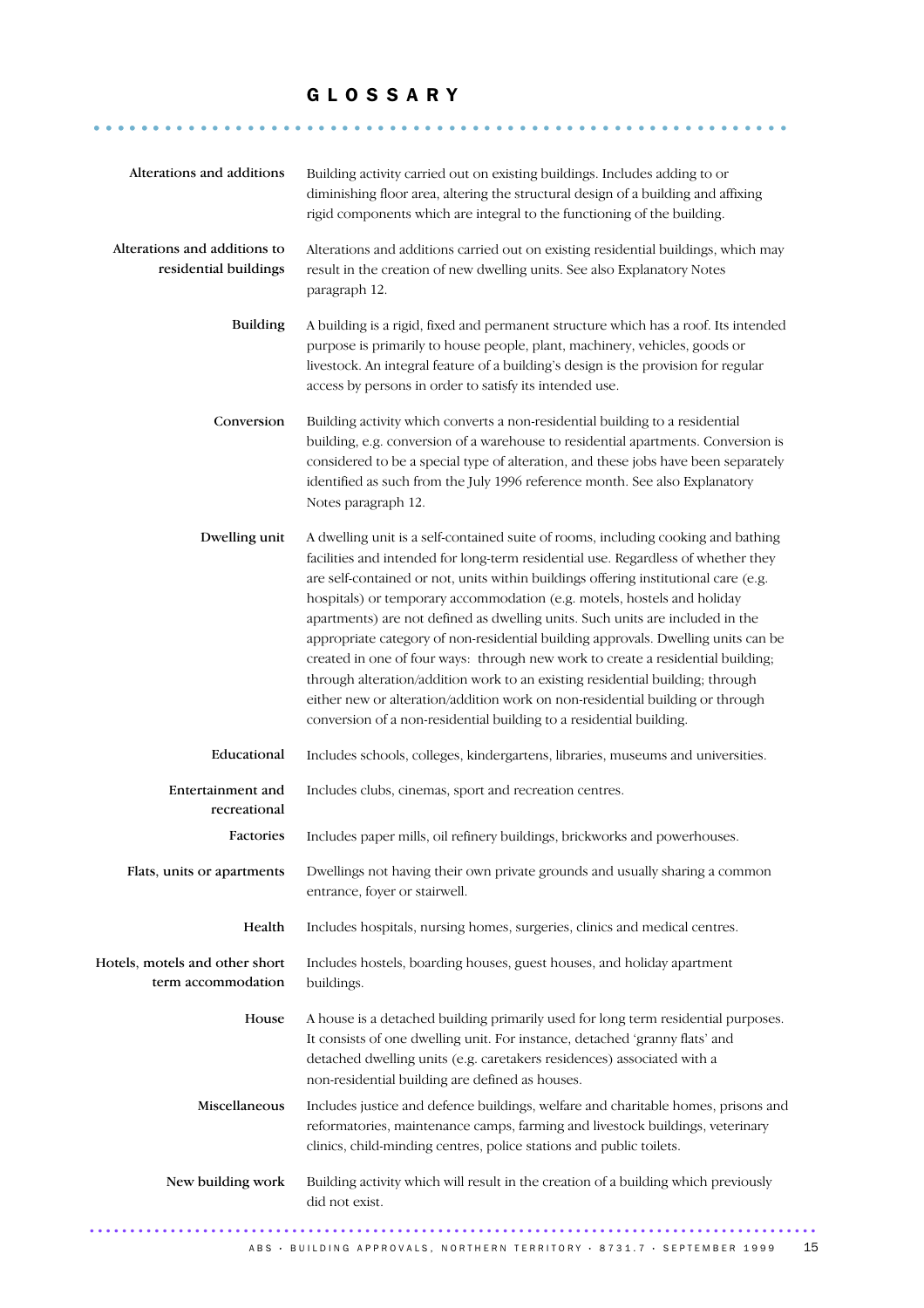#### G L O S S A R Y

........................................................... ......

| New other residential<br>buildings                  | Building activity which will result in the creation of a residential building other<br>than a house, which previously did not exist.                                                                                                                                                                                                                                                                                                                                                                                                                                                                                                                                                                                                                                                                                                                            |
|-----------------------------------------------------|-----------------------------------------------------------------------------------------------------------------------------------------------------------------------------------------------------------------------------------------------------------------------------------------------------------------------------------------------------------------------------------------------------------------------------------------------------------------------------------------------------------------------------------------------------------------------------------------------------------------------------------------------------------------------------------------------------------------------------------------------------------------------------------------------------------------------------------------------------------------|
| New residential                                     | Building activity which will result in the creation of any residential building<br>(house or other residential) which previously did not exist.                                                                                                                                                                                                                                                                                                                                                                                                                                                                                                                                                                                                                                                                                                                 |
| Non-residential building                            | A non-residential building is primarily intended for purposes other than long<br>term residential purposes. Note that, on occasions, one or more dwelling units<br>may be created through non-residential building activity. Prior to the April 1998<br>issue of this publication, they have been included in the 'Conversions, etc.'<br>column in tables showing dwelling units approved. They are now identified<br>separately (e.g. see table 7). However, the value of these dwelling units cannot be<br>separated out from that of the non-residential building which they are part of,<br>therefore the value associated with these remain in the appropriate<br>Non-residential category.                                                                                                                                                                |
| Offices                                             | Includes banks, post offices and council chambers.                                                                                                                                                                                                                                                                                                                                                                                                                                                                                                                                                                                                                                                                                                                                                                                                              |
| Other business premises                             | Includes warehouses, service stations, transport depots and terminals, electricity<br>substation buildings, telephone exchanges, broadcasting and film studios.                                                                                                                                                                                                                                                                                                                                                                                                                                                                                                                                                                                                                                                                                                 |
| Other dwellings                                     | Includes all dwellings other than houses. They can be created by: the creation of<br>new other residential buildings (e.g. flats); alteration/addition work to an existing<br>residential building; either new or alteration/addition work on a non-residential<br>building; conversion of a non-residential building to a residential building<br>creating more than one dwelling unit.                                                                                                                                                                                                                                                                                                                                                                                                                                                                        |
| Other residential building                          | An other residential building is a building other than a house primarily used for<br>long-term residential purposes. An other residential building contains more than<br>one dwelling unit. Other residential buildings are coded to the following<br>categories: semi-detached, row or terrace house or townhouse with one storey;<br>semi-detached, row or terrace house or townhouse with two or more storeys;<br>flat, unit or apartment in a building of one or two storeys; flat, unit or apartment<br>in a building of three storeys; flat, unit or apartment in a building of four or more<br>storeys; flat, unit or apartment attached to a house; other/number of storeys<br>unknown. The latter two categories are included with the semi-detached, row or<br>terrace house or townhouse with one storey category in table 9 of this<br>publication. |
| Religious                                           | Includes convents, churches, temples, mosques, monasteries and noviciates.                                                                                                                                                                                                                                                                                                                                                                                                                                                                                                                                                                                                                                                                                                                                                                                      |
| Residential building                                | A residential building is a building consisting of one or more dwelling units.<br>Residential buildings can be either houses or other residential buildings.                                                                                                                                                                                                                                                                                                                                                                                                                                                                                                                                                                                                                                                                                                    |
| Semi-detached, row or terrace<br>houses, townhouses | Dwellings having their own private grounds with no other dwellings above or<br>below.                                                                                                                                                                                                                                                                                                                                                                                                                                                                                                                                                                                                                                                                                                                                                                           |
| Shops                                               | Includes retail shops, restaurants, taverns and shopping arcades.                                                                                                                                                                                                                                                                                                                                                                                                                                                                                                                                                                                                                                                                                                                                                                                               |